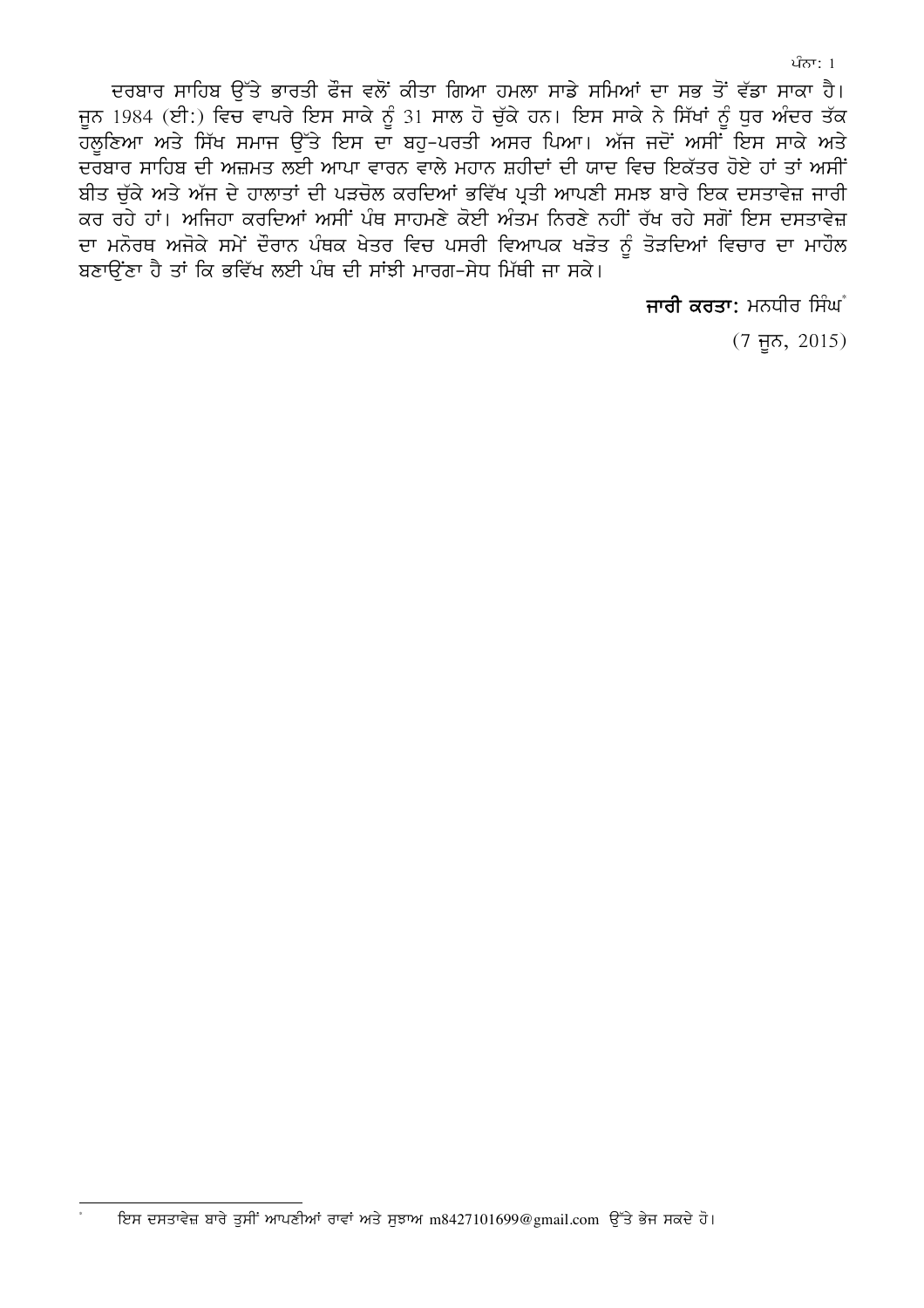ਅੱਗੇ ਤੁਰਨ ਤੋਂ ਪਹਿਲਾਂ... ਇਕ ਨਜ਼ਰ ਅਤੇ ਨਜ਼ਰੀਆ

ਵਲੋਂ: ਦਲਜੀਤ ਸਿੰਘ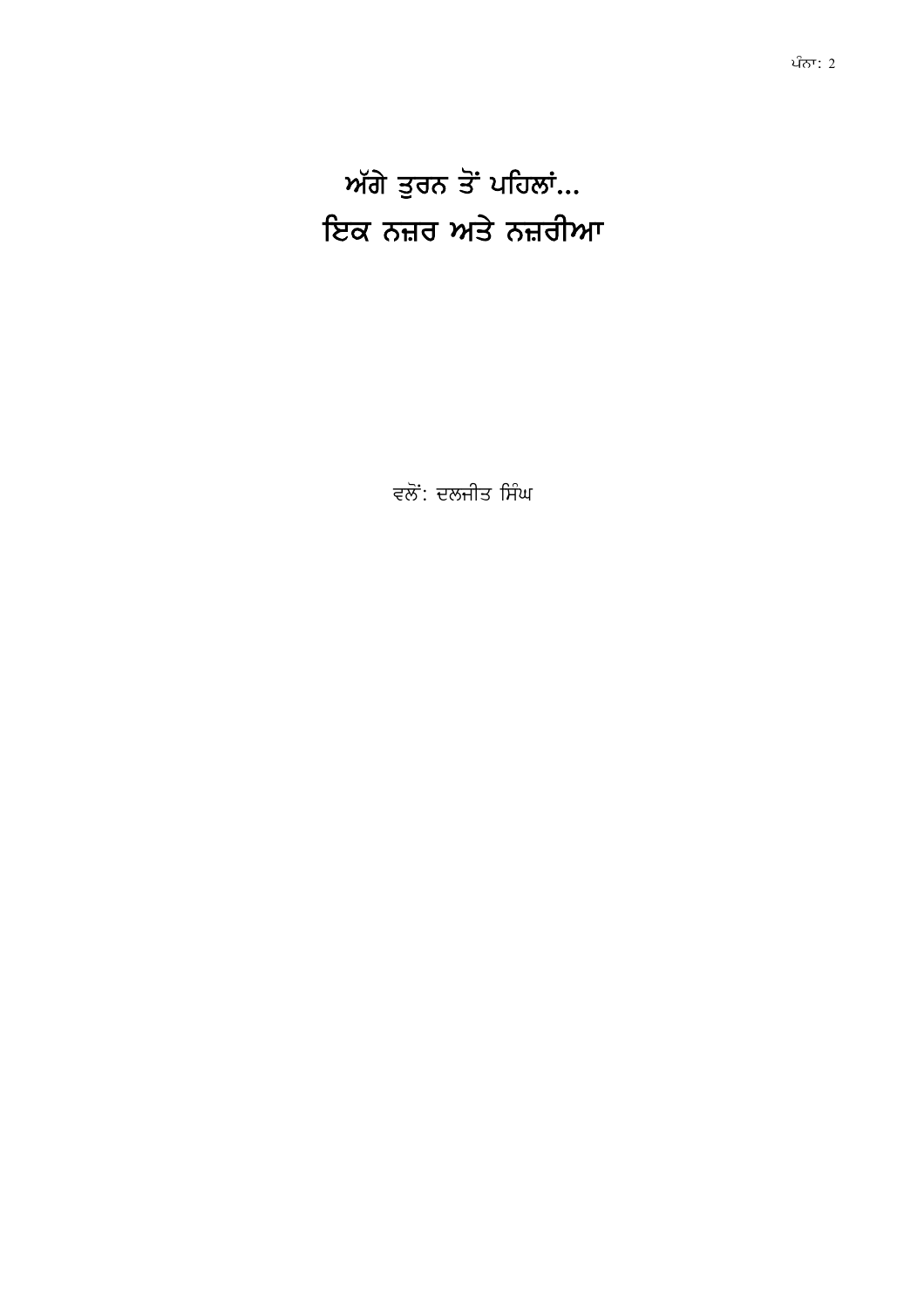#### ਜਾਣ–ਪਛਾਣ:

ਸਿੱਖ ਗੁਰੂ ਸਾਹਿਬਾਨ ਨੇ ਮੁਕੰਮਲ ਰੂਪ ਵਿਚ ਅਜਾਦ ਮਨੁੱਖ ਦੀ ਘਾੜ੍ਹਤ ਘੜ੍ਹਣ; ਅਜਾਦੀ, ਬਰਾਬਰਤਾ ਤੇ ਸਾਂਝੀਵਾਲਤਾ ਵਾਲੇ ਇਕ ਆਦਰਸ਼ਕ ਸਮਾਜ ਅਤੇ ਰਾਜ ਦੀ ਸਥਾਪਨਾ ਦਾ ਆਦਰਸ਼ ਦਿੱਤਾ ਹੈ। ਸਰਬੱਤ ਦੇ ਭਲੇ ਦੇ ਇਸ ਸਿਧਾਂਤ ਨੂੰ ਲਾਗੂ ਕਰਨ ਹਿਤ ਗੁਰੂ ਸਾਹਿਬਾਨ ਨੇ ਸਿੱਖ ਸੰਗਤ ਨੂੰ ਬੱਝਵਾਂ ਜਥੇਬੰਦਕ ਰੂਪ ਦਿੱਤਾ। ਇਸ ਤਹਿਤ ਸ਼੍ਰੀ ਗੁਰੂ ਗ੍ਰੰਥ ਸਾਹਿਬ ਜੀ ਦੀ ਅਗਵਾਈ ਵਿਚ ਗੁਰੂ ਪੰਥ ਵੱਖ-ਵੱਖ ਰੂਪਾਂ-ਵੇਸਾਂ ਵਿਚ ਲਗਾਤਾਰ ਸੰਘਰਸ਼ ਕਰਦਾ ਆ ਜਿਹਾ ਹੈ।

ਬਾਬਾ ਬੰਦਾ ਸਿੰਘ ਬਹਾਦਰ ਦੀ ਅਗਵਾਈ ਵਿਚ ਖਾਲਸਾ ਰਾਜ ਸਥਾਪਤ ਹੋਇਆ। 18ਵੀਂ ਸਦੀ ਵਿਚ ਮਗਲਾਂ ਅਤੇ ਅਫਗਾਨਾਂ ਖਿਲਾਫ ਖਾਲਸਾ ਪੰਥ ਨੇ 'ਦਲ ਖਾਲਸਾ' ਜਥੇਬੰਦੀ ਦੇ ਰਪ ਵਿਚ ਸੰਘਰਸ਼ ਲੜਿਆ ਅਤੇ ਸਰਕਾਰ ਖਾਲਸਾ ਦਾ ਰਾਜ ਸਥਾਪਤ ਹੋਇਆ।

ਸੰਨ 1849 (ਈ:) ਵਿਚ ਸਰਕਾਰ ਖਾਲਸਾ ਦਾ ਰਾਜ ਅੰਗਰੇਜ਼ ਹਕੂਮਤ ਵਲੋਂ ਹਥਿਆ ਲਏ ਜਾਣ ਤੋਂ ਬਾਅਦ ਸਿੱਖ ਵੱਖ-ਵੱਖ ਰਪਾਂ ਵਿਚ ਅਜਾਦ ਸਿੱਖ ਰਾਜ ਦੀ ਮੜ-ਸਥਾਪਤੀ ਲਈ ਜੱਦੋ-ਜਹਿਦ ਕਰ ਰਹੇ ਹਨ।

ਸਿੰਘ ਸਭਾ ਲਹਿਰ, ਗਦਰ ਲਹਿਰ ਅਤੇ ਅਕਾਲੀ ਲਹਿਰ ਨੇ ਅਚੇਤ ਅਤੇ ਸੁਚੇਤ ਰੂਪ ਵਿਚ ਸਿੱਖਾਂ ਦੀ ਵਿਲੱਖਣ ਹੋਂਦ ਨੰ ਸਥਾਪਤ ਕਰਨ ਲਈ ਸਰਗਰਮੀ ਕੀਤੀ।

1984 (ਈ:) ਵਿਚ ਦਰਬਾਰ ਸਾਹਿਬ ਉੱਤੇ ਭਾਰਤੀ ਫੌਜ ਦੇ ਹਮਲੇ ਅਤੇ ਸੰਤ ਜਰਨੈਲ ਸਿੰਘ ਭਿੰਡਰਾਂਵਾਲਿਆਂ ਤੇ ਹੋਰਨਾਂ ਮਰਜੀਵੜਿਆਂ ਦੀ ਸ਼ਹਾਦਤ ਤੋਂ ਬਾਅਦ ਅਜਾਦ ਸਿੱਖ ਰਾਜ ਲਈ ਸੰਘਰਸ਼ ਆਪਣੀ ਚਰਮ-ਸੀਮਾ ਤੇ ਪਹੰਚਿਆ। ਇਕ ਦਹਾਕੇ ਤੱਕ ਵੱਖ-ਵੱਖ ਪੱਧਰਾਂ ਅਤੇ ਪਸਾਰਾਂ ਉੱਤੇ ਜੰਗ ਲੜੀ ਗਈ।

ਇਸ ਅਰਸੇ ਦੌਰਾਨ ਦਮਦਮੀ ਟਕਸਾਲ, ਅਖੰਡ ਕੀਰਤਨੀ ਜਥੇ ਵਰਗੀਆਂ ਸੰਪਰਦਾਵਾਂ ਧਾਰਮਕ ਪੱਧਰ 'ਤੇ: ਪੰਥਕ ਕਮੇਟੀ ਹਥਿਆਰਬੰਦ ਪੱਧਰ 'ਤੇ; ਸਿੱਖ ਸਟੂਡੈਂਟਸ ਫੈਡਰੇਸ਼ਨ ਨੌਜਵਾਨਾਂ ਵਿਚ ਅਤੇ ਯੂਨਾਇਟਡ ਅਕਾਲੀ ਦਲ (ਅਜੋਕਾ ਮਾਨ ਦਲ) ਭਾਰਤੀ ਵੋਟ ਪ੍ਰਣਾਲੀ ਵਿਚ ਖਾਲਿਸਤਾਨੀ ਧਿਰ ਦੀ ਨਮਾਇੰਦਗੀ ਕਰਦੇ ਰਹੇ।

1993-94 ਵਿਚ ਹਥਿਆਰਬੰਦ ਸੰਘਰਸ਼ ਮੱਠਾ ਹੋਣ ਤੋਂ ਬਾਅਦ ਹੌਲੀ-ਹੌਲੀ ਇਹ ਧਾਰਮਕ, ਰਾਜਸੀ ਤੇ ਸਮਾਜਕ ਜਥੇਬੰਦੀਆਂ ਖੜੋਤ ਅਤੇ ਫੱਟ ਦਾ ਸ਼ਿਕਾਰ ਹੰਦੀਆਂ ਗਈਆਂ।

ਖਾਲਿਸਤਾਨੀ ਧਿਰ ਦਾ ਕੋਈ ਬੱਝਵਾਂ ਅਸਰ–ਅੰਦਾਜ਼ੀ ਸਰੂਪ ਹੁਣ ਨਹੀਂ ਰਿਹਾ। ਅਸਲ ਵਿਚ ਸਖ਼ਸ਼ੀਅਤ ਅਧਾਰਤ ਕਝ ਜਥੇਬੰਦੀਆਂ ਪੰਜਾਬ ਅੰਦਰ ਖਾਲਿਸਤਾਨ ਦਾ ਹੋਕਾ ਦੇ ਰਹੀਆਂ ਹਨ।

ਇਸ ਸੰਘਰਸ਼ ਦਾ ਭਰਵਾਂ-ਡੰਘਾ ਤੇ ਸੰਤਲਤ ਮਲਾਂਕਣ ਨਾ ਹੋਣ ਕਰਕੇ ਇਸ ਪਥਾਇ ਬਹਤ ਸਾਰੇ ਇਕਪਾਸੜ ਤੇ ਸਤਹੀ ਵਿਚਾਰ ਤੇ ਨਿਰਣੇ ਪੁਗਟਾਏ ਤੇ ਪੁਚਾਰੇ ਜਾ ਰਹੇ ਹਨ, ਜਿਸ ਨਾਲ ਨਾ ਸਿਰਫ ਇਸ ਸੰਘਰਸ਼ ਬਾਰੇ ਭੰਬਲਭਸੇ ਪੈਦਾ ਹੋ ਰਹੇ ਜਾਂ ਕੀਤੇ ਜਾ ਰਹੇ ਹਨ, ਬਲਕਿ ਇਹ ਵਰਤਾਰਾ ਪੰਥਕ ਸਫਾਂ ਅੰਦਰ ਮੌਜਦਾ ਸਿਧਾਂਤਕ ਤੇ ਰਾਜਸੀ ਗੰਧਲਚੌਂਦ ਵਧਾਉਣ ਵਿਚ ਸਹਾਈ ਹੋ ਰਿਹਾ ਹੈ।

ਇਸ ਧੰਦ-ਗਬਾਰ ਦੇ ਹਾਲਾਤ ਵਿਚੋਂ ਨਿਕਲਣ ਲਈ ਅੱਜ ਮੱਢਲੀ ਗੱਲ ਇਹ ਹੈ ਕਿ ਬੀਤੇ ਦੀ ਨਿੱਠ ਕੇ ਪੜਚੋਲ ਕੀਤੀ ਜਾਵੇ ਅਤੇ ਸੰਘਰਸ਼ ਦੇ ਉਸ ਦੌਰ ਦੀਆਂ ਪ੍ਰਾਪਤੀਆਂ, ਕਮੀਆਂ ਨੰ ਧਿਆਨ ਵਿਚ ਰੱਖਦਿਆਂ ਅਜੋਕੇ ਪੰਥਕ, ਭਾਰਤੀ ੳਪਮਹਾਂਦੀਪ ਅਤੇ ਸੰਸਾਰ ਪੱਧਰੀ ਸੰਦਰਭ ਦੀ ਘੋਖ ਕਰਕੇ ਭਵਿੱਖ ਲਈ ਸਹੀ ਮਾਰਗ-ਸੇਧ ਨਿਸ਼ਚਿਤ ਕੀਤੀ ਜਾਵੇ।

## $\theta$ )ਸੰਸਾਰ ਪੱਧਰੀ ਸੰਦਰਭ:

#### $1.$  ਸਮਾਜਕ:

ਮੌਜੂਦਾ ਆਧੁਨਿਕਵਾਦੀ ਗਿਆਨ ਪ੍ਰਬੰਧ ਅਤੇ ਇਸ ਉੱਤੇ ਅਧਾਰਤ ਆਰਥਕ, ਸਮਾਜਕ, ਰਾਜਸੀ ਤੇ ਨੈਤਿਕ ਪ੍ਰਬੰਧ ਮਨੁੱਖ ਨੂੰ ਰੁਹਾਨੀ ਰੰਗਤ ਵਾਲੀ ਜਿੰਦਗੀ ਤੋਂ ਵਿਰਵਾ ਕਰਕੇ ਦੇਹ ਦੀਆਂ ਪਦਾਰਥਕ ਲੋੜਾਂ ਅਤੇ ਮਨ ਦੀਆਂ ਕਾਮਨਾਵਾਂ ਦੇ ਪੱਧਰ ਉੱਤੇ ਪਸਰੀ ਤਰਜ਼-ਏ-ਜਿੰਦਗੀ ਜਿਉਂਣ ਵੱਲ ਸੇਧਤ ਅਤੇ ਉਤਸ਼ਾਹਤ ਕਰ ਰਿਹਾ ਹੈ।

ਇਸ ਸਮੁੱਚੇ ਪ੍ਰਬੰਧ ਨੇ ਨਿੱਜੀ ਪੱਧਰ ਉੱਤੇ ਮਨੁੱਖ ਅੰਦਰ ਕਾਮ, ਕ੍ਰੋਧ, ਲੋਭ, ਮੋਹ, ਹੰਕਾਰ ਵਰਗੇ ਪਹਿਲਾਂ ਤੋਂ ਹੀ ਮੌਜੂਦ ਵਿਸ਼ੇ-ਵਿਕਾਰਾਂ ਨੂੰ ਪ੍ਰਚੰਡ ਕਰ ਦਿੱਤਾ ਹੈ।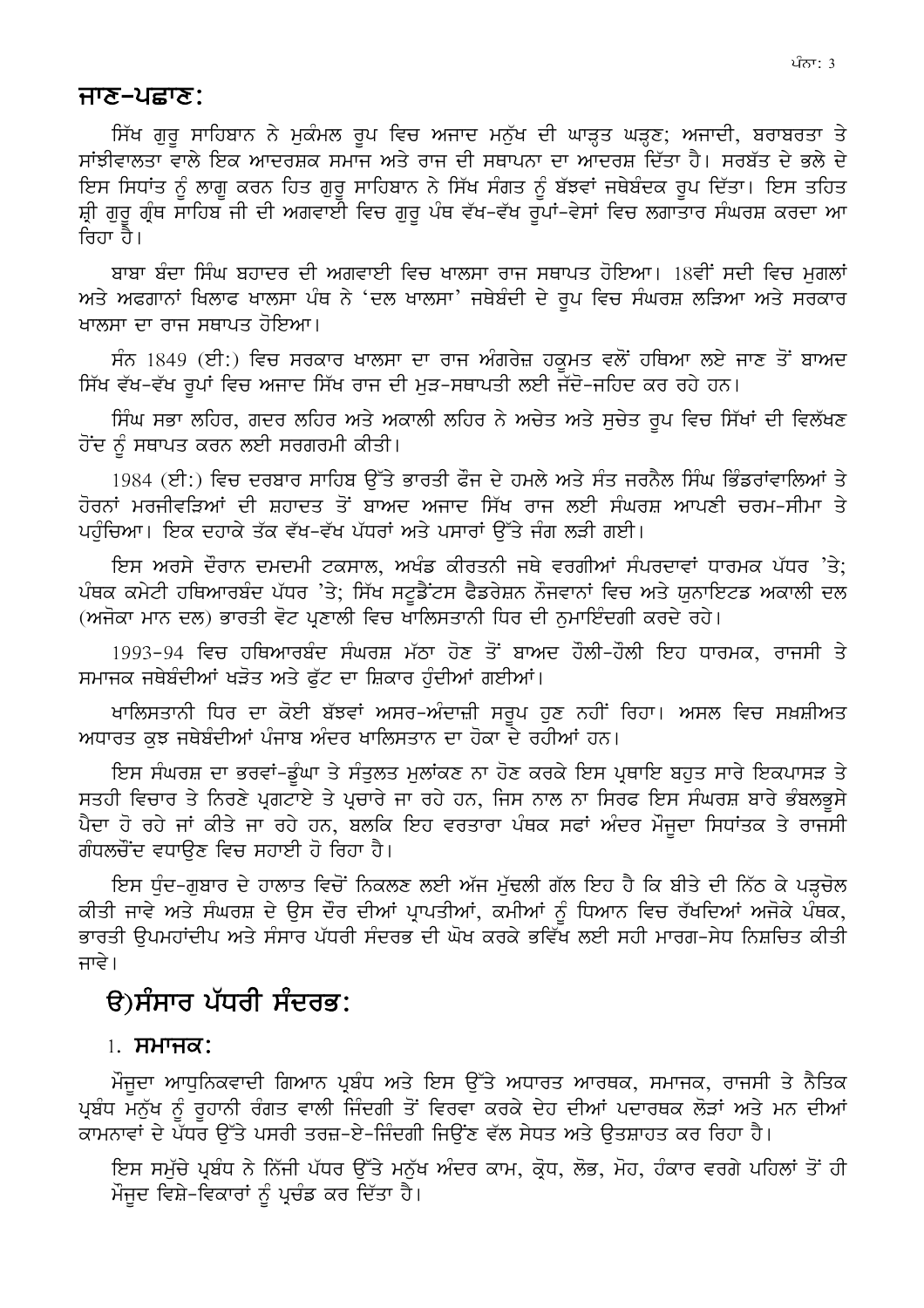ਮਨੁੱਖੀ ਸੱਭਿਅਤਾ ਮਾਨਸਿਕ-ਸਰੀਰਕ ਬਿਮਾਰੀਆਂ ਵਿਚ ਘਿਰ ਚੁੱਕੀ ਹੈ।

ਸਮਾਜਕ-ਸੱਭਿਆਚਾਰਕ ਕਦਰਾਂ-ਕੀਮਤਾਂ, ਰਵਾਇਤਾਂ ਤੇ ਰਿਸ਼ਤਿਆਂ ਵਿਚ ਭਾਰੀ ੳਥਲ-ਪਥਲ ਹੋ ਰਹੀ ਹੈ।

### $\sigma$  ਰਾਜਸੀ:

ਮੌਜੂਦਾ ਰਾਜਸੀ ਪ੍ਰਣਾਲੀਆਂ ਬ੍ਰਹਿਮੰਡੀ ਦ੍ਰਿਸ਼ਟੀਕੋਣ (ਪੱਖ) ਨੂੰ ਆਪਣੇ ਰਾਜਨੀਤਿਕ ਅਮਲ ਵਿਚ ਲਿਆਉਂਣ ਤੋਂ ਅਸਮਰਥ ਰਹੀਆਂ ਹਨ।

ਨੇਸ਼ਨ ਸਟੇਟਸ ਵਿਚ "ਅਜਾਦੀ, ਬਰਾਬਰਤਾ ਅਤੇ ਭਾਈਚਾਰੇ" ਦਾ ਸਿਧਾਂਤ ਆਪਣੀ ਨੇਸ਼ਨ (ਸੱਭਿਆਚਾਰ) ਤੱਕ ਹੀ ਸੀਮਤ ਨਜ਼ਰ ਆ ਰਿਹਾ ਹੈ। ਬਹ-ਨੇਸ਼ਨ ਸਟੇਟਸ ਅਤੇ ਕਮਿਊਨਿਸਟ ਦੇਸ਼ ਵੱਖ-ਵੱਖ ਨੇਸ਼ਨਜ਼ ਦੀਆਂ ਸਥਾਨਕ ਪਛਾਣਾਂ ਅਤੇ ਸੱਭਿਆਚਾਰਾਂ ਦੀ ਵੰਨ-ਸੁਵੰਨਤਾ ਨੂੰ ਖਤਮ ਕਰਕੇ ਇਕ ਰੰਗ-ਰੂਪ ਵਾਲੀ ਅਖੌਤੀ ਆਧੁਨਿਕ-ਸੱਭਿਆਚਾਰ ਅਧਾਰਿਤ ਨੇਸ਼ਨ ਦੀ ਘਾੜ੍ਹਤ ਘੜ੍ਹਣ ਵਿੱਚ ਲੱਗੇ ਹੋਏ ਹਨ।

'ਸਟੇਟ' ਮਨੱਖੀ ਜੀਵਨ ਦੇ ਹਰ ਖੇਤਰ ਵਿਚ ਦਖ਼ਲ ਦੇ ਰਿਹਾ ਹੈ ਅਤੇ ਸੱਤਾ ਦੇ ਕੇਂਦਰੀਕਰਨ (Totalitarian & Authoritarian) ਦਾ ਅਮਲ ਤੇਜ ਕੀਤਾ ਜਾ ਰਿਹਾ ਹੈ। ਲੋਕ ਰਾਜੀ ਪਵਿਰਤੀਆਂ ਦੇ ਵਿਚਾਰ ਨੂੰ ਹਾਸ਼ੀਏ ਵੱਲ ਧੱਕਿਆ ਜਾ ਰਿਹਾ ਹੈ।

ਹਾਕਮ ਜਮਾਤ ਨਾਲ ਅਸਹਿਮਤੀ ਦਾ ਅਰਥ ਗੱਦਾਰੀ ਸਮਝਿਆ ਜਾਂਦਾ ਹੈ ਅਤੇ ਇਸ ਦੇ ਸਿੱਟੇ ਵਜੋਂ ਦੇਸ਼ ਦੀ ਏਕਤਾ-ਅਖੰਡਤਾ ਤੇ ਸਰੱਖਿਆ ਦੇ ਨਾਂ ਉੱਤੇ ਕਾਲੇ ਕਾਨੰਨ ਬਣਾਏ ਜਾ ਰਹੇ ਹਨ।

ਧਾਰਮਕ-ਸੰਪਰਦਾਇਕ ਘੱਟਗਿਣਤੀਆਂ, ਦਲਿਤਾਂ, ਗਰੀਬਾਂ ਤੇ ਰਾਜਸੀ ਵਿਰੋਧੀਆਂ ਲਈ ਵਿਤਕਰਾ, ਅਨਿਆਂ, ਜ਼ਬਰ ਤੇ ਗਲਾਮੀ ਵਾਲਾ ਮਾਹੌਲ ਬਣਾ ਦਿੱਤਾ ਗਿਆ ਹੈ।

#### $3.$  ਆਰਥਕ:

ਤਕਨੀਕ ਦੀ ਉੱਨਤੀ, ਕੁਦਰਤੀ–ਮਨੁੱਖੀ ਸਾਧਨਾਂ ਦੀ ਵਰਤੋਂ ਨੇ ਸੰਸਾਰ ਵਿਚ ਮਨੁੱਖ ਦੁਆਰਾ ਬਣਾਈਆ ਗਈਆਂ ਸ਼ੈਆਂ ਤੇ ਸਹਲਤਾਂ ਵਿਚ ਅਥਾਹ ਬਹਲਤਾ ਲੈ ਆਂਦੀ ਹੈ।

ਆਧੁਨਿਕਵਾਦੀ ਆਰਥਕ ਪ੍ਰਬੰਧ ਕੁਦਰਤੀ ਤੇ ਮਨੁੱਖੀ ਸਾਧਨਾਂ ਨੂੰ ਉਸਦੀ ਉਤਪਾਦਨ-ਖਪਤ ਦੀ ਸਮੱਰਥਾ ਅਤੇ ਨਫ਼ੇ ਦੇ ਦਿਸ਼ਟੀਕੋਣ ਤੋਂ ਹੀ ਦੇਖਦਾ ਹੈ। ਇਸੇ ਵਜ੍ਹਾ ਕਰਕੇ ਖੇਤੀ ਅਧਾਰਤ ਸਥਾਨਕ ਆਰਥਿਕਤਾ ਦੀ ਥਾਂ ਉਦਯੋਗ ਅਧਾਰਤ ਸੰਸਾਰੀਕ੍ਰਿਤ (Globalised) ਆਰਥਿਕਤਾ ਨੇ ਲੈ ਲਈ ਹੈ।ਇਸ ਨਵੀਂ ਆਰਥਿਕਤਾ ਦੀ ਉਪਜ ਸ਼ਹਿਰੀਕਰਨ ਅਤੇ ਮੰਡੀਕਰਨ ਨੇ ਸਮਾਜ ੳੱਤੇ ਬਹ-ਪਰਤੀ ਅਸਰ ਪਾਇਆ ਹੈ।ੳਤਪਾਦਨ ਅਤੇ ਖਪਤ ਨੂੰ ਹੀ ਮੱਖ ਰੱਖਣ ਕਰਕੇ ਕਦਰਤੀ ਵਰਤਾਰਿਆਂ ਬਾਰੇ ਸੰਜੀਦਗੀ ਬਹਤ ਘੱਟ ਗਈ ਹੈ ਜਿਸ ਕਰਕੇ ਵਾਤਾਵਰਣ ਅਤੇ ਕਦਰਤੀ ਸੋਤ ਬਹਤ ਪਲੀਤ ਹੋ ਰਹੇ ਹਨ ਅਤੇ ਮਨੱਖੀ ਸੱਭਿਅਤਾ ਦੀ ਹੋਂਦ ਲਈ ਹੀ ਖਤਰਾ ਖੜਾ ਹੋ ਗਿਆ ਜਾਪਦਾ ਹੈ।

ਵੱਡੀਆਂ ਉਦਯੋਗਿਕ ਕੰਪਨੀਆਂ ਰਾਜਨੀਤਕ ਪ੍ਰਬੰਧ ਉੱਤੇ ਬੇ-ਹੱਦ ਅਸਰ ਅੰਦਾਜ਼ ਹੋ ਰਹੀਆਂ ਹਨ ਜਿਸ ਦੇ ਸਿੱਟੇ ਵਜੋਂ ਸਥਾਨਕ ਸੱਭਿਆਚਾਰਾਂ ਦੀ ਵੰਨ–ਸੁਵੰਨਤਾ ਖਤਮ ਕਰਕੇ ਇਕ ਰੰਗ–ਰੁਪ ਵਾਲੇ ਪਦਾਰਥਵਾਦੀ ਵਿਸ਼ਵ ਸੱਭਿਆਚਾਰ ਨੂੰ ਸਥਾਪਤ ਕਰਨ ਦੇ ਯਤਨ ਹੋ ਰਹੇ ਹਨ।

ਵਣਜ ਅਤੇ ਬਜਾਰ ਦੀ ਵਾਰ-ਵਾਰ ਅਸਫ਼ਲਤਾ ਅਤੇ ਅਸਥਿਰਤਾ ਕਾਰਨ ਬੇਰੁਜ਼ਗਾਰੀ ਤੇ ਮਹਿੰਗਾਈ ਕਾਬੂ ਤੋਂ ਬਾਹਰ ਹੰਦੀ ਜਾ ਰਹੀ ਹੈ ਅਤੇ ਗਰੀਬ ਤੇ ਅਮੀਰ ਵਿਚ ਪਾੜਾ ਵੱਧ ਰਿਹਾ ਹੈ।

ਇਸ ਸਮੁੱਚੇ ਪ੍ਰਬੰਧ ਦੀ ਸਾਰਥਕਤਾ ਉੱਤੇ ਹੀ ਸਵਾਲੀਆ ਨਿਸ਼ਾਨ ਲੱਗ ਰਹੇ ਹਨ।

## 4. ਸਥਿਤੀ ਦਾ ਦੂਸਰਾ ਪਹਿਲੂ:

ਆਧੁਨਿਕਵਾਦੀ ਵਿਚਾਰਧਾਰਾ ਉੱਤੇ ਅਧਾਰਤ ਰਾਜਸੀ ਤੇ ਆਰਥਕ ਪ੍ਰਣਾਲੀਆਂ ਦੇ ਵੇਲਾ ਵਿਹਾ ਜਾਣ ਦੇ ਮੱਦੇਨਜ਼ਰ ਇਸ ਪ੍ਰਬੰਧ ਵਿਰੱਧ ਸੰਸਾਰ ਪੱਧਰ ਉੱਤੇ ਹੀ ਬੌਧਿਕ ਅਤੇ ਜਨਤਕ ਲਾਮਬੰਦੀ ਹੋ ਰਹੀ ਹੈ ਅਤੇ ਕਈ ਦੇਸ਼ਾਂ ਵਿਚ ਇਸ ਪਬੰਧ ਦੀਆਂ ਨਾਕਾਮੀਆਂ ਵਿਰੱਧ ਮਜਾਹਰੇ ਹੋ ਰਹੇ ਹਨ। ਇਸ ਮਾਡਲ ਦੇ ਸਭ ਤੋਂ ਵਿਕਸਤ ਖਿੱਤੇ ਅਮਰੀਕਾ ਅਤੇ ਯਰਪੀ ਮਲਕਾਂ ਵਿਚ ਵੀ ਰਾਜਸੀ ਉਥਲ-ਪਥਲ ਅਤੇ ਬੇਚੈਨੀ ਵਾਲੇ ਹਾਲਾਤ ਬਣੇ ਹੋਏ ਹਨ ।ਇਸ ਉਭਾਰ ਦੀ ਖਾਸ ਗੱਲ ਇਹ ਹੈ ਕਿ ਵਿਰੋਧ ਪੁਗਟਾੳ ਤੇ ਸੰਘਰਸ਼ ਪ੍ਰੰਪਰਾਗਤ ਸਿਧਾਂਤਾਂ, ਸ਼ਕਲਾਂ ਤੇ ਦਸਤਰਾਂ ਨੰ ੳਲੰਘਕੇ ਨਵੇਂ ਰਪਾਂ ਤੇ ਢੰਗਾਂ ਵਿਚ ਪਰਗਟ ਹੋ ਰਿਹਾ ਹੈ।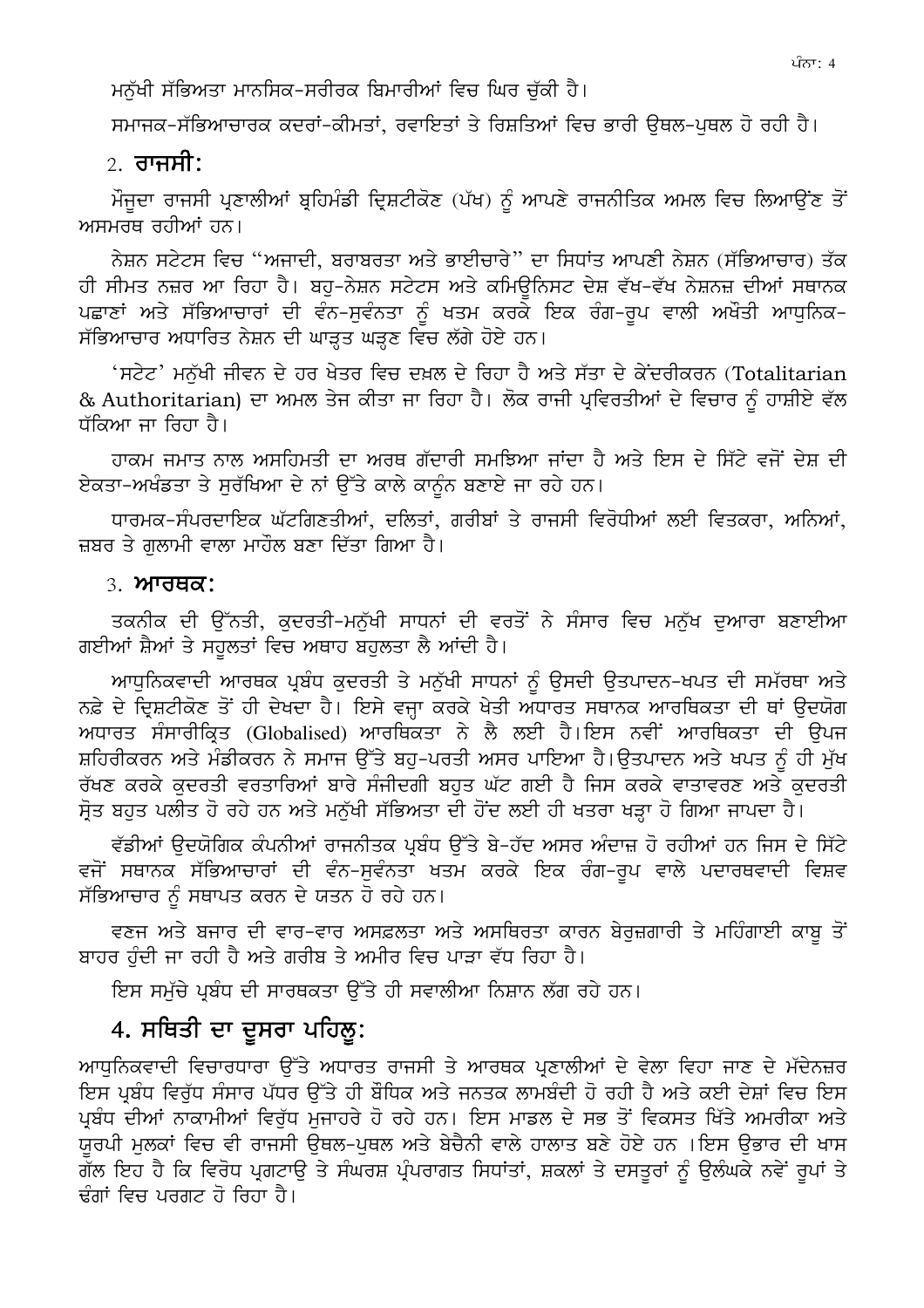*ਇੰਟਰਨੈੱਟ ਅਤੇ ਸ*ਮਾਜਕ ਮੀਡੀਆ ਦੇ ਉਭਾਰ ਨੇ ਵਿਚਾਰਾਂ ਦੇ ਪਵਾਹ ਤੇ ਲਾਮਬੰਦੀ ਉੱਤੇ ਸਟੇਟ ਦੀ ਜਕੜ ਕਾਫੀ ਹੱਦ ਤੱਕ ਤੋੜ ਦਿੱਤੀ ਹੈ ਜਿਸ ਨਾਲ ਸੱਭਿਆਚਾਰਕ-ਧਾਰਮਕ ਪਛਾਣਾਂ ਅਤੇ ਆਰਥਿਕ ਸਥਿਤੀ ਪਤੀ ਚੇਤਨਾ ਪਹਿਲਾਂ ਨਾਲੋਂ ਵੱਧ ਪ੍ਰਵਾਹਤ ਹੋ ਰਹੀ ਹੈ ਤੇ ਆਪੋ-ਆਪਣੀ ਆਰਥਿਕ ਤੇ ਰਾਜਸੀ ਅਜਾਦੀ ਦੀਆਂ ਲਹਿਰਾਂ ਪ੍ਰਚੰਡ ਹੋ ਰਹੀਆਂ ਹਨ। 'ਅਰਬ-ਬਸੰਤ' ਅਤੇ 'Occupy Wall Street' ਉੱਘੜਵੀਂਆਂ ਮਿਸਾਲਾਂ ਹਨ।

ਕੌਮੀ ਪਛਾਣਾਂ ਦੇ ਅਧਾਰ 'ਤੇ ਹੋਂਦ ਵਿਚ ਆਏ ਰਾਜਾਂ ਵਲੋਂ ਰੱਖਿਆ ਤੇ ਆਰਥਕ ਹਿੱਤਾਂ ਦੇ ਮੱਦੇਨਜ਼ਰ ਇਕੱਠੇ ਹੋ ਕੇ ਖੇਤਰੀ ਪੱਧਰ ਦੇ ਸਾਂਝੇ ਮੰਚ (ਜਿਵੇਂ ਕਿ ਯਰਪੀ ਯਨੀਅਨ, ਬਰਿਕਸ, ਜੀ-20 ਆਦਿ) ੳਸਾਰਨ ਦਾ ਅਮਲ ਵੀ ਸਾਹਮਣੇ ਆ ਰਿਹਾ ਹੈ।

ਕੌਮਾਂਤਰੀ ਰਾਜਨੀਤੀ ਵਿਚ ਏਸ਼ੀਆਈ ਮਲਕਾਂ ਦਾ ਪ੍ਰਭਾਵ ਵੀ ਜ਼ੋਰ ਫੜ੍ਹਦਾ ਜਾ ਰਿਹਾ ਹੈ।

## $w$ ) ਭਾਰਤੀ ਉਪਮਹਾਂਦੀਪ ਸੰਦਰਭ:

ਭਾਰਤੀ ੳਪਮਹਾਂਦੀਪ ਦਾ ਆਰਥਕ, ਰਾਜਸੀ ਅਤੇ ਗਿਆਨ ਦਾ ਪ੍ਰਬੰਧ ਵੀ ਪੱਛਮੀ ਆਧਨਿਕਵਾਦੀ ਮਾਡਲ ਦੀ ਇਕ ਸ਼ਾਖਾ ਹੀ ਹੈ। ਨਾਲ ਹੀ ਬਿਪਰਵਾਦੀ ਜਾਤ-ਪਾਤੀ ਵਿਤਕਰੇ ਵਾਲੇ ਭਾਰਤੀ ਸਮਾਜਕ ਪ੍ਰਬੰਧ ਨੇ ਇਸ ਦੇ ਦਮਨਕਾਰੀ ਰਵੱਈਏ ਦੀ ਧਾਰ ਹੋਰ ਵੀ ਤੇਜ਼ ਕਰ ਦਿੱਤੀ ਹੈ।

### $1.$  ਰਾਜਸੀ:

ਮੌਜੂਦਾ ਭਾਰਤੀ ਸੱਤਾਧਾਰੀ ਧਿਰ ਦਾ ਮੁਲ-ਚਰਿੱਤਰ ਕੱਟੜ ਹਿੰਦੂਤਵੀ ਵਿਚਾਰਧਾਰਾ ਅਤੇ ਮਨੋਰਥ ਕਾਰਪੋਰੇਟ ਘਰਾਣਿਆਂ ਪੱਖੀ ਆਰਥਿਕਤਾ ਵਾਲੀ ਸਖਤ ਵਤੀਰੇ ਵਾਲੀ ਸਟੇਟ ਸਥਾਪਤ ਕਰਨਾ ਹੈ। ਮੋਦੀ-ਸ਼ਾਹ ਵਰਗੇ ਨੇਤਾਵਾਂ ਦੀ ਅਗਵਾਈ ਵਿਚ ਬੀ. ਜੇ. ਪੀ. ਦੀ ਜਿੱਤ ਇਸ ਗੱਲ ਵੱਲ ਸੰਕੇਤ ਹੈ ਕਿ ਭਾਰਤੀ ੳਪ-ਮਹਾਂਦੀਪ ਦੇ ਹਿੰਦ ੳੱਚ-ਵਰਗ ਦਾ ਵੱਡਾ ਹਿੱਸਾ ਹਿੰਦੂ ਕਾਂਗਰਸ ਦੀ ਅਸਿੱਧੇ ਅਤੇ ਸੁਖਮ ਰੂਪ ਵਿਚ ਇੱਕ ਹਿੰਦੋਸਤਾਨੀ ਕੌਮ ਉਸਾਰਨ ਦੀ ਨੀਤੀ ਤੋਂ ਅਗਾਂਹ ਲੰਘ ਕੇ ਸਿਧੇ ਰੂਪ ਵਿਚ ਹਿੰਦੂਤਵੀ ਏਜੰਡਾ ਲਾਗੂ ਕਰਨ ਦੀ ਧਾਰਨੀ ਬੀ. ਜੇ. ਪੀ. ਦੇ ਸਮਰਥਨ ਵਿਚ ਪ੍ਰਤੱਖ ਰੂਪ ਵਿਚ ਖੜ੍ਹ ਗਿਆ ਹੈ।

ਧਰਮ ਜਾਂ ਜਾਤ ਅਧਾਰਤ ਸਫਬੰਦੀ (Polarization) ਵਾਲੀ ਰਾਜਨੀਤੀ<sup>1</sup> ਜੋਰ ਫੜ ਰਹੀ ਹੈ ਅਤੇ ਨਿਰਲੇਪ ਰਾਜਨੀਤੀ $^2$  ਦੀ ਸਥਾਪਤੀ ਦੀ ਜਗ੍ਹਾ ਸੰਗੜ ਗਈ ਹੈ।

ਰਾਜਨੀਤਕ ਅਤੇ ਪ੍ਰਸ਼ਾਸਨਕ ਪੱਧਰ ਉੱਤੇ ਕੇਂਦਰੀਕਰਨ ਦਾ ਅਮਲ ਹੋਰ ਤੇਜ਼ ਹੋ ਗਿਆ ਹੈ। ਰਾਜਨੀਤਕ ਕੇਂਦਰੀਕਰਨ ਤਹਿਤ ਭਾਰਤੀ ਸੰਵਿਧਾਨ ਵਿਚ ਦਰਸਾਈਆਂ ਸਬਿਆਂ ਦੇ ਅਧਿਕਾਰ ਵਾਲੀਆਂ ਮੱਦਾਂ ਦੀ ਸਚੀ ਘਟਾਈ ਜਾ ਰਹੀ ਹੈ ਅਤੇ ਸੂਬਿਆਂ ਦੇ ਅਧਿਕਾਰ ਵਾਲੇ ਮਸਲਿਆਂ ਨੂੰ ਸਿੱਧਾ ਕੇਂਦਰ ਦੇ ਅਧੀਨ ਕੀਤਾ ਜਾ ਰਿਹਾ ਹੈ। ਐੱਨ. <u>ਆਈ. ਏ ਵਰਗੀ ਭਾਰਤੀ ਉਪਮਹਾਂਦੀਪ ਪੱਧਰ ਤੱਕ ਜਾਂਚ ਕਰ ਸਕਣ ਵਾਲੀ ਜਥੇਬੰਦੀ ਬਣਾ ਲੈਣੀ ਅਤੇ ਕੇਂਦਰੀ</u> ਵਜ਼ਾਰਤਾਂ ਦੇ ਸਕੱਤਰਾਂ ਨੂੰ ਸਿੱਧਾ ਪ੍ਰਧਾਨ ਮੰਤਰੀ ਦਫਤਰ ਕੋਲ ਜਵਾਬਦੇਹ ਬਣਾਉਣਾ ਪ੍ਰਸ਼ਾਸਨਕ ਕੇਂਦਰੀਕਰਨ ਦੀ ਤੀਬਰਤਾ ਨੂੰ ਦਰਸਾਉਂਦਾ ਹੈ।

ਭਾਰਤੀ ੳਪਮਹਾਂਦੀਪ ਦੀ ਵੋਟ ਪ੍ਰਣਾਲੀ ਵਿਚ ਹਿੱਸਾ ਲੈਣ ਵਾਲੀਆਂ ਖੇਤਰੀ ਸੱਭਿਆਚਾਰਾਂ ੳੱਤੇ ਅਧਾਰਤ ਰਾਜਸੀ ਜਥੇਬੰਦੀਆਂ ਜਿਆਦਾਤਰ ਭਿਸ਼ਟ ਜਾਂ ਸੱਤਾ ਕੇਂਦਰਤ ਹੋ ਗਈਆਂ ਹਨ ਤੇ ਜਿਹੜੀਆਂ ਅਜੇ ਸਿਧਾਂਤਕ ਹਨ ੳਹ ਪ੍ਰਭਾਵਹੀਣ ਹੋ ਰਹੀਆਂ ਹਨ।

l ਇਥੇ ਇਹ ਨੁਕਤਾ ਉੱਠ ਸਕਦਾ ਹੈ ਕਿ ਸਿੱਖ ਰਾਜਨੀਤੀ ਵੀ ਧਰਮ-ਅਧਾਰਤ ਰਾਜਨੀਤੀ ਹੈ ਤਾਂ ਫਿਰ ਦੂਜੇ ਪਾਸੇ ਧਰਮ-ਅਧਾਰਤ ਹਿੰਦੂ ਰਾਜਨੀਤੀ ਦੇ ਉਭਾਰ ਨੂੰ ਕਿਉਂ ਭੰਡਿਆ ਜਾ ਰਿਹਾ ਹੈ। ਅਸਲ ਵਿਚ ਇਸ ਬਾਰੇ ਨਿਖੇੜਾ ਬਹੁਤ ਸਪਸ਼ਟ ਹੈ। ਪਰਖ ਦਾ ਅਧਾਰ ਇਹ ਹੈ ਕਿ ਕਿਸੇ ਵੀ ਵਿਚਾਰਧਾਰਾ ਜਾਂ ਪ੍ਰਬੰਧ ਵਿਚ ਸਿਧਾਂਤਕ ਅਤੇ ਵਿਹਾਰਕ ਤੌਰ ਉੱਤੇ "ਦੁਜਿਆਂ" ਨੂੰ ਕੀ ਸਥਾਨ ਦਿਤਾ ਜਾਂਦਾ ਹੈ, ਜਿਸ ਨੂੰ ਅੱਗੇ ਧਾਰਮਕ ਅਭਿਆਸ, ਸਮਾਜਕ ਅਭਿਆਸ, ਰਾਜਸੀ ਅਭਿਆਸ ਅਤੇ ਸੰਬੰਧਤ ਧਿਰ ਦੇ ਬਗਾਵਤ (ਰਾਜਸੀ ਤਾਕਤ ਦੀ ਪ੍ਰਾਪਤੀ ਲਈ ਸੰਘਰਸ਼) ਦੀ ਹਾਲਤ ਵਿਚ ਹੋਣ ਵੇਲੇ ਦੇ ਅਮਲ ਨੂੰ ਵੇਖਿਆ ਜਾ ਸਕਦਾ ਹੈ।

ਹਿੰਦੂ ਸਿਧਾਂਤ ਤੇ ਧਰਮ ਅਨੁਸਾਰ ਵੈਦਿਕ ਮਤ ਦੇ ਧਾਰਨੀਆਂ ਤੋਂ ਬਿਨਾ ਕੁਲ ਲੋਕਾਈ ਮਲੇਸ਼ ਹੈ। ਇਥੇ ਸਮਾਜਕ ਤੌਰ ਉੱਤੇ ਜਾਤ-ਪਾਤ ਅਧਾਰਤ ਦਰਜ਼ਾਬੰਦੀ ਹੈ ਜਿਸ ਵਿਚ ਬਾਹਮਣ ਦਾ ਰੁਤਬਾ ਉੱਚਾ ਅਤੇ ਬਾਕੀ ਜਾਤਾਂ ਦਾ ਦਰਜ਼ਾ ਨੀਵਾਂ ਜਾਂ ਅਤਿ ਨੀਵਾਂ ਹੈ। ਰਾਜ ਪ੍ਰਬੰਧ ਵਿਚ ਖੱਤਰੀ ਰਾਜ ਕਰਤਾ ਹੈ ਤੇ ਬ੍ਰਾਹਮਣ ਰਾਜ-ਪ੍ਰੋਹਿਤ ਤੇ ਬਾਕੀ ਅਧੀਨ; ਜੇਕਰ ਇਸ ਨੂੰ ਅਜੋਕੇ ਸੰਦਰਭ ਵਿਚ ਵੇਖਣਾ ਹੋਵੇ ਤਾਂ ਹਿੰਦੂਤਵੀ ਰਾਜ ਵਿਚ ਹਿੰਦੂ ਉੱਚ ਵਰਗ ਜਾਂ ਉੱਚ ਵਰਗ ਤੋਂ ਮਾਨਤਾ ਪ੍ਰਾਪਤ ਵਿਅਕਤੀ/ਸਖਸੀਅਤਾਂ ਹੀ ਪ੍ਰਵਾਣ ਹਨ। ਬਗਾਵਤ ਵੇਲੇ ਦਾ ਹਿੰਦੂਆਂ ਦਾ ਕੋਈ ਇਤਿਹਾਸ ਨਹੀਂ ਮਿਲਦਾ।

ਦੂਜੇ ਪਾਸੇ ਸਿੱਖੀ ਸਿਧਾਂਤ ਵਿਚ ੱ"ਸਰਬੱਤ ਦੇ ਭਲੇ" ਦੇ ਵਿਚਾਰ ਦੀ ਪ੍ਰਧਾਨਤਾ ਹੈ, ਧਰਮ ਅਭਿਆਸ ਵੀ ਸਾਂਝੀਵਾਲਤਾ ਵਾਲਾ ਅਤੇ ਸਮਾਜ ਬਰਾਬਰੀ ਵਾਲਾ ਹੈ। ਸਿੱਖ ਰਾਜ ਦਾ ਇਤਿਹਾਸ ਅਜਾਦੀ. ਭਾਈਚਾਰਾ ਅਤੇ ਇਨਸਾਫ਼ ਪਸੰਦ ਪਬੰਧ ਦੀ ਗਵਾਹੀ ਭਰਦਾ ਹੈ ਅਤੇ ਬਗਾਵਤ ਵੇਲੇ ਵੀ ਸਿੱਖਾਂ ਨੇ ਨੈਤਿਕ ਤੇ ਮਾਨਵਵਾਦੀ ਗਣ ਨਹੀਂ ਤਿਆਗੇ।

ਇਥੇ ਨਿਰਲੇਪ ਰਾਜਨੀਤੀ ਦਾ ਭਾਵ ਉਸ ਰਾਜਨੀਤਕ ਪ੍ਰਬੰਧ ਤੋਂ ਹੈ ਜਿਸ ਵਿਚ ਅਜਾਦੀ, ਬਰਾਬਰਤਾ ਅਤੇ ਸਾਂਝੀਵਾਲਤਾ ਨੰ ਸਿਧਾਂਤਕ ਅਤੇ ਵਿਹਾਰਕ ਤੌਰ 'ਤੇ ਬਿਨਾ ਭਿੰਨ-ਭੇਦ ਤੋਂ ਲਾਗੂ ਕੀਤਾ ਜਾਵੇ।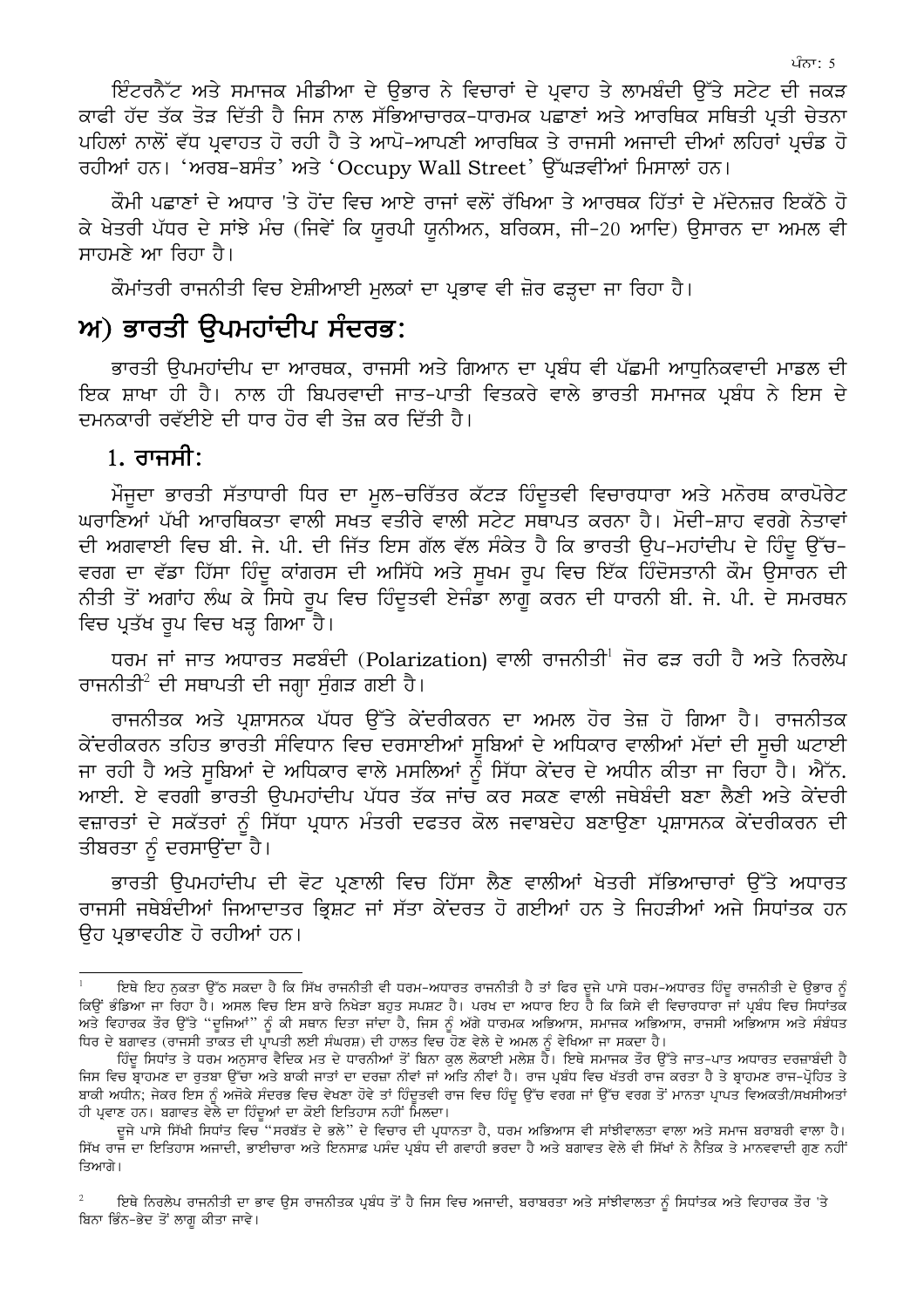ਵਿਦੇਸ਼ ਨੀਤੀ ਦੇ ਪੱਧਰ ਉੱਤੇ ਭਾਰਤੀ ਸਟੇਟ ਵਲੋਂ ਅਮਰੀਕਾ ਪੱਖੀ ਉਲਾਰ ਅਤੇ ਗੁਆਂਢੀ ਮੁਲਕਾਂ ਪ੍ਰਤੀ ਹਮਲਾਵਰ ਵਤੀਰਾ ਅਖਤਿਆਰ ਕੀਤਾ ਜਾ ਰਿਹਾ ਹੈ।

#### $2.$   $THTHZ$ :

ਭਾਰਤੀ ਉਪਮਹਾਂਦੀਪ ਵਿਚ ਹਿੰਦੋਸਤਾਨੀ ਸਟੇਟ ਦੁਆਰਾ ਵੱਖ-ਵੱਖ ਕੌਮਾਂ-ਸੱਭਿਆਚਾਰਾਂ ਦੀ ਵੱਖਰੀ ਹੋਂਦ ਖਤਮ ਕਰਕੇ ਹਿੰਦੀ ਅਤੇ ਹਿੰਦੂ ਸੰਸਕਾਰਾਂ ਉੱਤੇ ਅਧਾਰਤ ਇਕ ਨਵੀਂ ਹਿੰਦੋਸਤਾਨੀ ਕੌਮ ਦੀ ਉਸਾਰੀ ਦਾ 'ਪ੍ਰੋਜੈਕਟ' ਆਪਣੀ ਚਾਲੇ ਸਫਲਤਾ ਵੱਲ ਵਧ ਰਿਹਾ ਹੈ।

ਆਰ. ਐੱਸ. ਐੱਸ. ਭਾਰਤੀ ਉਪ–ਮਹਾਂਦੀਪ ਅੰਦਰ ਹਿੰਦੂ ਧਰਮ ਨੂੰ ਇਕ ਤਰਜ਼–ਏ–ਜ਼ਿੰਦਗੀ ਜਾਂ ਸੱਭਿਆਚਾਰ ਦੱਸ ਕੇ ਇਸ ਖਿੱਤੇ ਅੰਦਰ ਕਿਸੇ ਵੀ ਹੋਰ ਧਰਮ ਦੀ ਵਿਲੱਖਣ ਤੇ ਅਜਾਦ ਹੋਂਦ ਨੂੰ ਮੰਨਣ ਤੋਂ ਮੁੱਕਰ ਰਹੀ ਹੈ। ਉਹ ਭਾਰਤੀ ੳਪ–ਮਹਾਂਦੀਪ ਵਿਚ ਰਹਿ ਰਹੇ ਵੱਖ ਵੱਖ ਧਰਮਾਂ ਅਤੇ ਸੱਭਿਆਚਾਰਾਂ ਦਾ ਮਲ ਅਧਾਰ ਹਿੰਦ, ਹਿੰਦੀ ਨੰ ਬਣਾੳਂਣ ਵਿਚ ਲੱਗੀ ਹੋਈ ਹੈ। ਜਿਹੜਾ ਸੱਭਿਆਚਾਰ ਜਾਂ ਧਰਮ ਇਸ ਅਮਲ ਵਿਚ ਸ਼ਾਮਲ ਨਹੀਂ ਹੋ ਰਿਹਾ ੳਸਦੀ ਸਿੱਧੀ ਤੇ ਅਸਿੱਧੀ ਨਸਲਕਸ਼ੀ ਕੀਤੀ ਜਾ ਰਹੀ ਹੈ।

ਪੱਛਮੀ ਸੱਭਿਆਚਾਰਕ ਹਮਲੇ ਅਤੇ ਆਰਥਕ ੳਦਾਰੀਕਰਨ ਦੀ ਪਦਾਰਥਕ ਬਹਲਤਾ ਕਾਰਨ ਵੀ ਸਥਾਨਕ ਸੱਭਿਆਚਾਰਾਂ ਦੀ ਬਜਾਏ ਸਿਰਫ ਪਦਾਰਥਕ ਕਦਰਾਂ-ਕੀਮਤਾਂ 'ਤੇ ਅਧਾਰਤ ਇਕ ਸਾਂਝਾ ਸੱਭਿਆਚਾਰ ਭਾਰਤੀ ਖਸ਼ਹਾਲ ਵਰਗ ਵਿਚ ਫੈਲ ਰਿਹਾ ਹੈ।

### 3. ਕੇਂਦਰਵਾਦੀ ਹਿੰਦੂ ਭਾਰਤੀ ਸਟੇਟ ਦੇ ਨੇੜ ਭਵਿੱਖ ਦੇ ਸੰਭਾਵਤ ਅਮਲ ਬਾਰੇ:

ਆਰ.ਐੱਸ.ਐੱਸ ਦਾ ਮੂਲ ਉਦੇਸ਼ "ਹਿੰਦੂ ਸਟੇਟ" ਦੀ ਸਥਾਪਤੀ ਦਾ ਹੈ।ਇਸ ਮੰਤਵ ਲਈ ਭਾਰਤੀ ਸਟੇਟ ਦੇਸ਼ ਦੀ ਏਕਤਾ ਅਤੇ ਅਖੰਡਤਾ ਦੇ ਨਾਂ ਉੱਤੇ ਵੱਖ-ਵੱਖ ਧਰਮਾਂ, ਕੌਮਾਂ, ਸੱਭਿਆਚਾਰਾਂ ਉੱਤੇ ਆਪਣੇ ਦਮਨ-ਚੱਕਰ ਨੰ ਹੋਰ ਤੇਜ ਕਰ ਰਹੀ ਹੈ।

ਭਾਰਤੀ ਸਟੇਟ ਵਲੋਂ ਇਕ ਹਿੰਦੋਸਤਾਨੀ ਕੌਮ ਉਸਾਰਨ ਅਤੇ ਹੋਰਨਾਂ ਸੱਭਿਆਚਾਰਾਂ ਦੇ ਮਹਾਂਦਰੇ ਵਿਗਾੜਨ ਲਈ ਪਹਿਲਾਂ ਹੀ ਵਰਤੋਂ ਵਿਚ ਲਿਆਂਦੇ ਜਾ ਰਹੇ ਪਿੰਟ ਅਤੇ ਬਿਜਲਈ ਮੀਡੀਆ, ਫਿਲਮਾਂ ਅਤੇ ਕਲਾ, ਸਿੱਖਿਆ ਪਬੰਧ ਅਤੇ ਸਾਹਿਤ ਆਦਿ ਸੰਦਾਂ ਦੀ ਪਹੰਚ ਅਤੇ ਤੀਖਣਤਾ ਨੂੰ ਹੋਰ ਵੀ ਵਿਆਪਕ ਕੀਤਾ ਜਾਵੇਗਾ।

ਹਿੰਦਤਵੀ ਤਾਕਤਾਂ ਆਰ. ਐੱਸ. ਐੱਸ. ਦੀ ਅਗਵਾਈ ਵਿਚ ਆਪਣੀ ਸਰਗਰਮੀ ਹੋਰ ਤੇਜ਼ ਕਰਨਗੀਆਂ। ਵੱਖ-ਵੱਖ ਕੌਮਾਂ ਅਤੇ ਧਰਮਾਂ ਦੀਆਂ ਸੰਸਥਾਵਾਂ ਤੇ ਪ੍ਰੰਪਰਾਵਾਂ ਦਾ ਹਿੰਦਕਰਨ, ਰਾਜਸੀ ਨੇਤਾਵਾਂ ਅਤੇ ਵਿਦਵਾਨਾਂ ਦੀ ਖਰੀਦੋ– ਫਰੋਖ਼ਤ, ਵੱਖ-ਵੱਖ ਫਿਰਕਿਆਂ ਅਤੇ ਧਰਮਾਂ ਵਿਚ ਆਪਸੀ ਖਹਿਬਾਜ਼ੀ, ਜਾਤ-ਪਾਤ ਅਧਾਰਤ ਵੰਡੀਆਂ ਨੂੰ ਹੋਰ ਉਤਸ਼ਾਹਤ ਕਰਨਾ ਅਤੇ ਸਿੱਧੀ ਨਸਲਕੁਸ਼ੀ ਵਰਗੀਆਂ ਨੀਤੀਆਂ ਹੁਣ ਪ੍ਰਚੰਡ ਰੁਪ ਵਿਚ ਲਾਗੁ ਹੋਣਗੀਆਂ।ਮਨੁੱਖੀ ਅਧਿਕਾਰ ਤੇ ਵਾਤਾਵਰਣ ਸਬੰਧੀ ਜਥੇਬੰਦੀਆਂ ਤੇ ਸਵੈ-ਸੇਵੀ ਸੰਸਥਾਵਾਂ (NGOs) ਦੀਆਂ ਲਗਾਮਾਂ ਹੋਰ ਕੱਸੀਆਂ ਜਾਣਗੀਆਂ।

ਮਨਮੋਹਨ ਸਿੰਘ ਦੀ ਹਕੂਮਤ ਵੱਲੋਂ ਸ਼ੁਰੂ ਕੀਤੇ ਆਰਥਕ ਉਦਾਰੀਕਰਨ ਦੇ ਸਿਲਸਿਲੇ ਨੂੰ ਹੋਰ ਤੇਜ ਕਰਨ ਅਤੇ ਵੱਡੇ ਮਗਰਮੱਛਾਂ (ਸਰਮਾਏਦਾਰਾਂ/ਠੇਕੇਦਾਰਾਂ) ਦੇ ਮਨਾਫਿਆਂ ਵਿਚ ਵੱਡਾ ਵਾਧਾ ਕਰਨ ਦੇ ਮੰਤਵ ਤਹਿਤ, ਇਕ ਦਿਸ਼ਾਵੀ ਆਰਥਕ ਵਿਕਾਸ ਦੇ ਅਮਲ ਨੂੰ ਅੱਗੇ ਵਧਾਉਣ ਲਈ ਕਬਾਇਲੀ ਖੇਤਰਾਂ ਤੇ ਭਾਈਚਾਰਿਆਂ ਦੇ ਸ਼ੋਸ਼ਣ ਤੇ ਦਮਨ ਦਾ ਸਿਲਸਿਲਾ ਹੋਰ ਤੇਜ ਹੋਵੇਗਾ, ਜਿਸ ਨਾਲ ਸਮਾਜਕ ਬੇਚੈਨੀ ਤੇ ੳਥਲ-ਪਥਲ ਹੋਰ ਵਧੇਗੀ।

### 4. ਸਥਿਤੀ ਦਾ ਦੂਸਰਾ ਪਹਿਲੂ:

ਰਾਜਸੱਤਾ ਉੱਤੇ ਬੀ. ਜੇ. ਪੀ. ਦਾ ਕਬਜ਼ਾ ਹੋ ਜਾਣ ਤੋਂ ਬਾਅਦ ਹਿੰਦੂਤਵੀ ਏਜੰਡੇ ਨੂੰ ਲਾਗੂ ਕਰਨ ਦੀ ਧੁੱਸ ਦੇ ਮੱਦੇਨਜ਼ਰ ਦਲਿਤ ਵਰਗ, ਪੱਛੜੀਆਂ ਤੇ ਹੋਰ ਪੱਛੜੀਆਂ ਸ਼੍ਰੇਣੀਆਂ ਅਤੇ ਧਾਰਮਕ ਘੱਟਗਿਣਤੀਆਂ ਦੀ ਰਾਜਸੀ ਲੀਡਰਸ਼ਿਪ ਵਲੋਂ ਇਕ ਰਾਜਸੀ ਮੰਚ ਉੱਤੇ ਇਕੱਠੇ ਹੋਣ ਦੇ ਅਸਾਰ ਬਣ ਰਹੇ ਹਨ।

ਦੂਸਰੇ ਪਾਸੇ ਪਾਰਦਰਸੀ ਪ੍ਰਸਾਸ਼ਨ ਅਤੇ ਇਨਸਾਫ ਦੇ ਨਾਅਰੇ ਹੇਠ "ਆਮ ਆਦਮੀ ਪਾਰਟੀ" ਤੇ "ਸਵਰਾਜ ਅਭਿਆਨ" ਜਿਹੇ ਵਰਤਾਰੇ ਸਾਹਮਣੇ ਆ ਰਹੇ ਹਨ ਅਤੇ ਬਦਲਵੇਂ ਰਾਜਨੀਤਕ ਪ੍ਰਬੰਧ ਦੀ ਸਥਾਪਤੀ ਲਈ ਸੀ. ਪੀ. ਆਈ. (ਮਾਓਵਾਦੀ) ਜਿਹੀ ਧਿਰ ਵੀ ਜੂਝ ਰਹੀ ਹੈ।

ਭਾਰਤੀ ਕੇਂਦਰੀਵਾਦੀ ਰਾਜ ਪ੍ਰਬੰਧ ਦੀਆਂ ਸੰਸਥਾਵਾਂ, ਜੋ ਮੁੱਢਲੇ ਰੂਪ ਵਿਚ ਬਸਤੀਵਾਦੀ ਅੰਗਰੇਜ਼ ਸਾਸ਼ਕਾਂ ਵਲੋਂ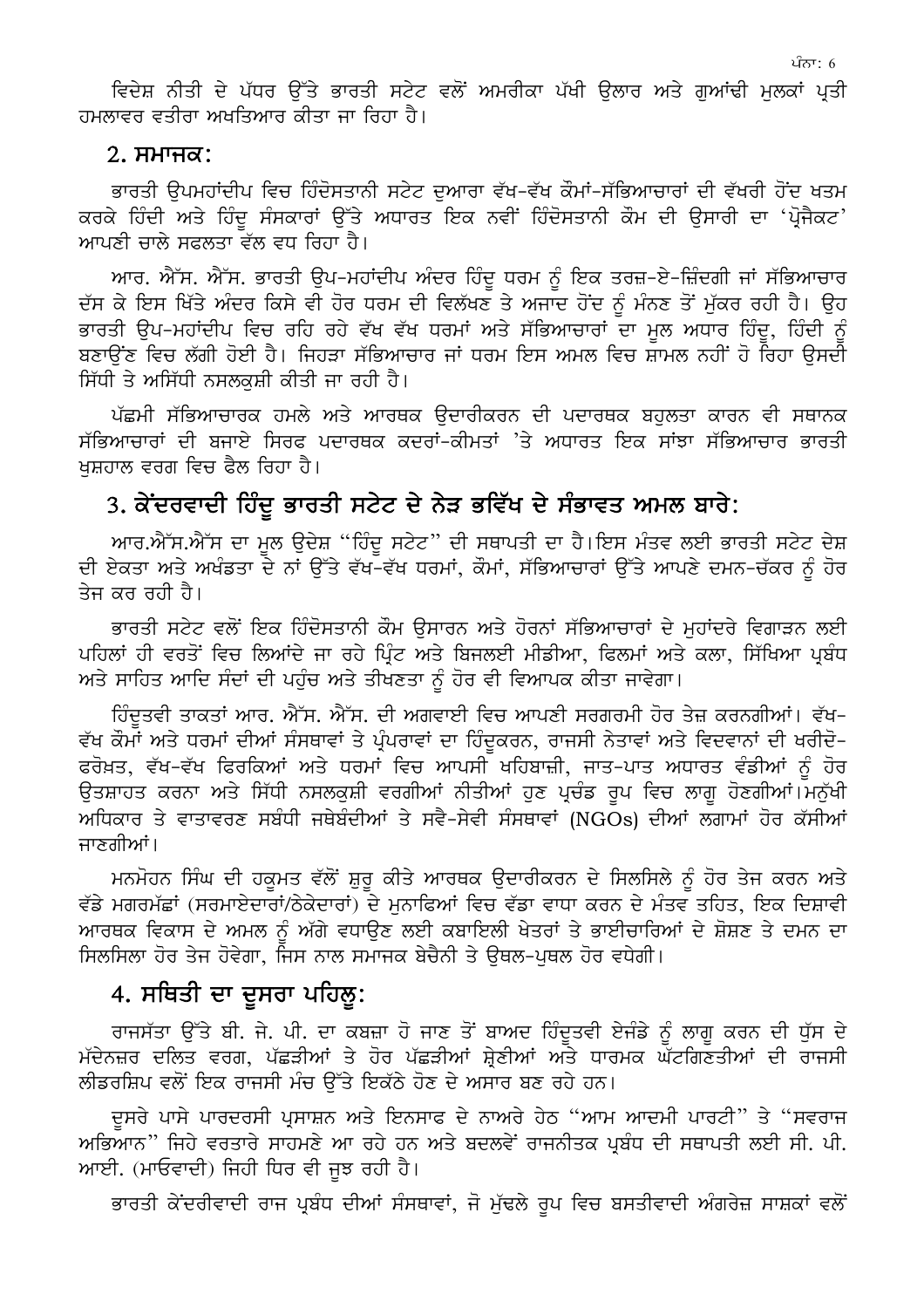ਸਥਾਪਤ ਕੀਤੀਆਂ ਗਈਆਂ ਸੰਸਥਾਵਾਂ ਹੀ ਹਨ, ਅੱਜ ਆਪਣਾ ਵੇਲਾ ਪੂਰੀ ਤਰ੍ਹਾਂ ਵਿਹਾ ਚੁੱਕੀਆਂ ਹਨ। ਇਨ੍ਹਾਂ ਸੰਸਥਾਵਾਂ ਦਾ ਪ੍ਰਬੰਧ ਸੰਕਟ ਗ੍ਰਸਤ ਹੈ। ਭਾਰਤੀ ਸਟੇਟ ਦੀ ਵਿਧਾਨਪਾਲਕਾ ਦਾ ਵਤੀਰਾ ਕਿਸੇ ਵੀ ਤਰ੍ਹਾਂ ਅਜੋਕੇ ਕੌਮਾਂਤਰੀ ਮਿਆਰ ਦਾ ਨਹੀਂ ਹੈ ਸਗੋਂ ਇਸ ਦਾ ਵਤੀਰਾ ਭੀੜ ਵਿਚੋਂ ਉੱਠ ਰਹੇ ਸ਼ੋਰਗਲ ਦੀ ਨਿਆਈ ਹੈ। ਨਿਆਂਪਲਿਕਾ ਨੇ ਨੈਤਿਕ ਭ੍ਰਿਸ਼ਟਤਾ, ਮਜ਼ਹਬੀ ਤਅੱਸਬ ਤੇ ਸਿਆਸੀ ਅਧੀਨਗੀ ਦੀਆਂ ਮਾਰ ਅਲਾਮਤਾਂ ਤੋਂ ਗੁਸਤ ਹੋਣ ਕਾਰਨ ਇਨਸਾਫ ਕਰਨ ਦੀ ਸਮਰੱਥਾ ਗਵਾ ਲਈ ਹੈ। ਭ੍ਰਿਸ਼ਟ, ਬੇਲਗਾਮ ਤੇ ਹੈਂਕੜਬਾਜ਼ ਅਫਸਰਸ਼ਾਹੀ ਖੁਦ ਨੂੰ ਇਕ ਕਲੀਨ ਵਰਗ ਵਿਚ ਤਬਦੀਲ ਕਰਕੇ ਲੋਕਰਾਜੀ ਕਦਰਾਂ-ਕੀਮਤਾਂ ਦੀ ਖਿੱਲੀ ੳਡਾ ਰਹੀ ਹੈ।

ਭਾਰਤੀ ਪੁਬੰਧ ਦੀਆਂ ਜੜ੍ਹਾਂ ਹਿੰਦਤਵੀ ਸਿਧਾਂਤ ਵਿਚ ਲੱਗੀਆਂ ਹੋਣ ਕਾਰਨ ਸਿੱਖਿਆ, ਸਿਹਤ, ਬਨਿਆਦੀ ਢਾਂਚਾ, ਕਦਰਤੀ ਸਾਧਨ ਤੇ ਜਮੀਨਾਂ ਦੀ ਵਰਤੋਂ, ਕੀਮਤਾਂ ਤੈਅ ਕਰਨ, ਕਰ, ਕਰਜੇ, ਅਤੇ ਖੇਤੀ ਖੇਤਰ ਦੇ ਮਸਲਿਆਂ ਬਾਰੇ ਭਾਰਤੀ ਸਟੇਟ ਲੋਕ-ਪੱਖੀ ਫੈਸਲੇ ਹੀ ਨਹੀਂ ਲੈ ਸਕੀ।

ਭਾਰਤ ਦੀ ਕੇਂਦਰੀਵਾਦੀ ਪ੍ਰਬੰਧ ਦੀ ਰਾਜਸੀ ਜਮਾਤ ਵੱਖ-ਵੱਖ ਕੌਮੀਅਤਾਂ ਦੇ ਮਸਲਿਆਂ ਨੂੰ ਰਾਜਸੀ ਤੌਰ ਉੱਤੇ ਨਿਜੱਠਣ ਜਾਂ ਇਨ੍ਹਾਂ ਨੂੰ ਰਾਜਸੀ ਮਸਲੇ ਮੰਨਣ ਤੋਂ ਇਨਕਾਰੀ ਰਹੀ ਹੈ ਅਤੇ ਇਨ੍ਹਾਂ ਮਾਮਲਿਆਂ ਨੂੰ ਸ਼ੁਰੂ ਤੋਂ ਹੀ ਅਮਨ-ਕਾਨੂੰਨ ਦੀ ਸਮੱਸਿਆ ਦੱਸ ਕੇ ਜ਼ਬਰ ਤੇ ਅਤਿਆਚਾਰ ਨਾਲ ਕੁਚਲਣ ਦੀ ਨੀਤੀ ਉੱਤੇ ਚੱਲ ਰਹੀ ਹੈ। ਜੇਕਰ ਭਾਰਤੀ ਸਟੇਟ ਵੱਖ-ਵੱਖ ਕੌਮੀਅਤਾਂ ਦੀਆਂ ਆਸਾਂ ਉਮੰਗਾਂ ਮੁਤਾਬਕ ਭਾਰਤੀ ਪ੍ਰਣਾਲੀਆਂ ਵਿਚ ਤਬਦੀਲੀਆਂ ਨਾ ਕਰ ਸਕਿਆ ਤਾਂ ਇਹ ਕੌਮੀਅਤਾਂ ਜਿਵੇਂ ਕਿ ਕਸ਼ਮੀਰੀ, ਸਿੱਖ, ਆਦੀਵਾਸੀ, ਮਾਓਵਾਦੀ, ਮਸਲਿਮ, ਨਾਗੇ, ਅਸਾਮੀ, ਮੀਜ਼ੋ, ਤਮਿਲਾਂ ਦੇ ਰਾਜਸੀ ਮਸਲੇ ਭਾਰਤੀ ਸਟੇਟ ਅੱਗੇ ਵੱਡੀ ਚਣੌਤੀ ਖੜੀ ਕਰਨਗੇ।

ਸੰਸਾਰ ਦੇ ਆਰਥਕ ਅਤੇ ਰਾਜਸੀ ਸੰਕਟ ਦਾ ਅਸਰ ਵੀ ਭਾਰਤੀ ਸਟੇਟ ਨੂੰ ਬਹੁਤ ਬੁਰੀ ਤਰ੍ਹਾਂ ਪ੍ਰਭਾਵਤ ਕਰੇਗਾ।

ਜਿਵੇ-ਜਿਵੇ ਉਦਯੋਗਿਕ ਘਰਾਣਿਆਂ ਦੇ ਹਿੱਤ ਪੂਰਨ ਵਾਲੇ ਆਰਥਿਕ ਸੁਧਾਰ ਤੇ ਕਾਨੂੰਨ ਬਣਨਗੇ ਅਤੇ ਘੱਟਗਿਣਤੀਆਂ ਨੂੰ ਦਬਾਇਆ ਜਾਵੇਗਾ ਉਵੇਂ-ਉਵੇਂ ਘੱਟਗਿਣਤੀਆਂ ਤੇ ਗਰੀਬਾਂ ਵਿਚ ਸੱਤਾਧਾਰੀ ਜਮਾਤ ਤੇ ਰਾਜਸੀ ਪ੍ਰਬੰਧ ਦੀ ਵਿਸ਼ਵਾਸਯੋਗਤਾ ਘਟੇਗੀ ਤੇ ਨਤੀਜਨ ਭਾਰਤੀ ਉਪ-ਮਹਾਂਦੀਪ ਵਿਚ ਘਰੋਗੀ-ਜੰਗ (Civil War) ਵਰਗੀ ਸਥਿਤੀ ਪੈਦਾ ਹੋ ਸਕਦੀ ਹੈ।

## ੲ) ਸਿੱਖ, ਪੰਥ ਅਤੇ ਪੰਥ ਦੀ ਵਿਲੱਖਣਤਾ:

- 1**. ਸਿੱਖ:** ਸੱਚ ਦੇ ਅਹਿਸਾਸ ਲਈ ਤਤਪਰ ਰੂਹ ਹੀ ਗੁਰੂ ਸਾਹਿਬ ਦਾ ਸਿੱਖ ਹੈ ਜੋ ''ਕਿਰਤ ਕਰੋ, ਨਾਮ ਜਪੋ, ਵੰਡ ਛਕੋ" ਦੇ ਸਿਧਾਂਤ ਅਨਸਾਰੀ ਉੱਦਮ ਕਰਦਿਆਂ ਆਪਣਾ ਜੀਵਨ ਬਸਰ ਕਰਦਾ ਹੈ।
- 2. ਪੰਥ: ਨਿੱਜੀ ਪੱਧਰ ਉੱਤੇ ਸੱਚ ਲਈ ਤਤਪਰ ਰੂਹਾਂ ਇਸ ਮਾਰਗ-ਸੇਧ ਦੇ ਹੋਰ ਪਾਂਧੀਆਂ ਨਾਲ ਰਲ ਕੇ ਸੰਗਤ ਦਾ ਰੂਪ ਧਾਰਦੀਆਂ ਹਨ ਜਿਸ ਨੂੰ ਅਸੀਂ ਪੰਥ ਕਹਿੰਦੇ ਹਾਂ। ਇੰਝ ਪੰਥ ਸੱਚ ਲਈ ਤਤਪਰ ਸਿੱਖਾਂ ਦੀ ਇਕ ਅਜਾਦ ਕਿਆਸ਼ੀਲ ਹਸਤੀ ਹੈ।
- 3. ਪੰਥ ਦੀ ਵਿਲੱਖਣਤਾ: ਖਾਲਸਾ ਪੰਥ ਵਿਚ ਆਪਣੇ ਸਾਰੇ ਪੈਰੋਕਾਰਾਂ ਲਈ ਅਜਾਦੀ ਅਤੇ ਬਰਾਬਰਤਾ ਤਾਂ ਹੈ ਹੀ ਸਗੋਂ ਦੂਸਰੀ ਵਿਚਾਰਧਾਰਾ ਦੇ ਸਚਿਆਰੇ ਅਮਲ ਵਾਲੀਆਂ ਰੂਹਾਂ ਨੂੰ ਵੀ ਬਰਾਬਰਤਾ ਹਾਸਲ ਹੈ ਜਿਸ ਦੀ ਮਿਸਾਲ ਸ਼੍ਰੀ ਗੁਰੂ ਗ੍ਰੰਥ ਸਾਹਿਬ ਜੀ ਆਪ ਹਨ।

ਹਿੰਦੂ ਮਤ ਆਪਣੇ ਸਾਰੇ ਪੈਰੋਕਾਰਾਂ ਨੂੰ ਬਰਾਬਰਤਾ ਦਾ ਦਰਜ਼ਾ ਨਹੀਂ ਦਿੰਦਾ। ਉੱਥੇ ਜਾਤ–ਪਾਤ ਅਧਾਰਤ ਉਚ-ਨੀਚ ਹੈ। ਪੱਛਮ ਦੇ ਤਿੰਨੋਂ ਧਰਮਾਂ, ਪੂਰਬ ਦੇ ਬੁੱਧ ਧਰਮ ਅਤੇ ਆਧੁਨਿਕਵਾਦੀ ਵਿਚਾਰਧਾਰਾ ਵਿਚ ਆਪਣੇ ਪੈਰੋਕਾਰਾਂ ਲਈ ਅਜਾਦੀ ਤੇ ਬਰਾਬਰਤਾ ਦਾ ਸਿਧਾਂਤ ਤਾਂ ਹੈ ਪਰ "ਦਜਿਆਂ" ਲਈ, ਜਾਂ ਜੋ ਸੱਚ ਲਈ ਤਤਪਰ ਨਹੀਂ ਹਨ, ਵਾਸਤੇ ਕੋਈ ਥਾਂ ਨਹੀਂ ਹੈ।

ਹਰ ਧਰਮ, ਸੱਭਿਆਚਾਰ ਜਾਂ ਵਿਚਾਰਧਾਰਾ ਵਿਚ "ਆਪਣਿਆਂ" ਅਤੇ "ਦੁਜਿਆਂ" ਵਿਚ ਵਖਰੇਵਾਂ ਕੀਤਾ ਜਾਂਦਾ ਹੈ। ਇਸ ਵਖਰੇਵੇਂ ਦਾ ਅਧਾਰ ਰੰਗ, ਨਸਲ, ਧਾਰਮਕ, ਸੱਭਿਆਚਾਰਕ ਜਾਂ ਵਿਚਾਰਧਾਰਕ ਵਿਸ਼ਵਾਸ ਨੰ ਬਣਾਇਆ ਜਾਂਦਾ ਹੈ। ਇਥੋਂ ਤੱਕ ਕਿ ਆਧਨਿਕ ਵਿਚਾਰਧਾਰਾ ਦੇ ਵਿਕਸਤ ਪ੍ਰਬੰਧ/ਦੇਸ਼ ਆਪਣੀ ਵਿਚਾਰਧਾਰਾ ਵਿਚ ਸਾਰਿਆਂ ਲਈ ਬਰਾਬਰੀ ਦਾ ਸਿਧਾਂਤ ਹੋਣ ਦੇ ਬਾਵਜਦ ਵੀ ਵਿਤਕਰੇ ਦੇ ੳਕਤ ਬਿਆਨੇ ਤੱਤਾਂ ਤੋਂ ਮਕਤ ਨਹੀਂ ਹਨ।

ਪਰ ਖਾਲਸਾ ਪੰਥ ਵਿਚ ਇਸ ਫਰਕ ਦਾ ਅਧਾਰ "ਸਚਿਆਰਾ ਅਮਲ" ਹੈ ਨਾ ਕਿ ਰੰਗ, ਨਸਲ, ਲਿੰਗ ਤੇ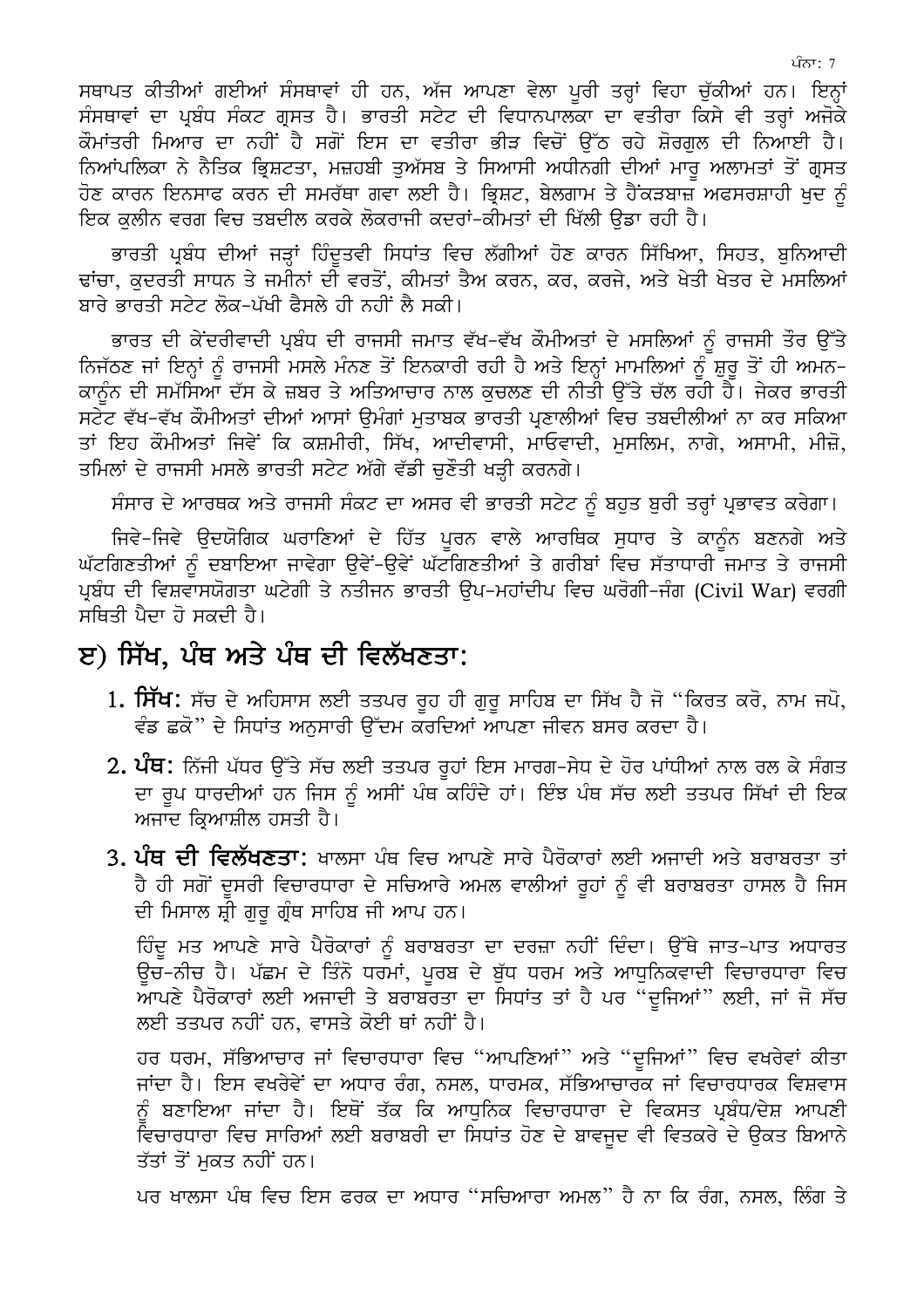ਖਾਲਸਾ ਪੰਥ "ਦੂਜਿਆਂ" ਜਾਂ ਉਨ੍ਹਾਂ ਨੂੰ ਜੋ ਸੱਚ ਲਈ ਹੀ ਤਤਪਰ ਨਹੀਂ ਹਨ, ਨੂੰ ਵੀ ਬਣਦੀ ਜਗ੍ਹਾ ਦਿੰਦਾ ਹੈ ਕਿੳਂਕਿ ਪੰਥ ਵਿਚ ਸਰਬੱਤ ਦੇ ਭਲੇ ਦਾ ਨੇਮ ਹੈ। ਇਥੇ ਬੁਰੇ ਦੀ ਜਗ੍ਹਾ ਬੁਰਿਆਈ ਨੂੰ ਖਤਮ ਕਰਨ ਦਾ ਬਿਰਦ ਹੈ ਅਤੇ ਪੰਥ ਦੂਜਿਆਂ ਨੂੰ ਵੀ ਅਜਾਦੀ, ਬਰਾਬਰਤਾ ਅਤੇ ਸਾਂਝੀਵਾਲਤਾ ਵਾਲਾ ਸੁਖਾਵਾਂ ਮਾਹੌਲ ਪ੍ਰਦਾਨ ਕਰਦਾ ਹੈ।

ਅਜਿਹਾ ਮਾਹੌਲ ਮਨੱਖੀ ਸੱਭਿਅਤਾ ਲਈ ਮਹੱਈਆ ਕਰਾਉਂਣ ਲਈ ਹੀ ਰਾਜ ਦੇ ਸਿੱਖ ਸੰਕਲਪ ਦੀ ਲੋੜ ਹੈ। ਪੰਥ ਦੀ ਰਾਜਨੀਤਕ ਮਾਰਗ-ਸੇਧ ਦੀ ਜੜ ਇਸੇ ਨਕਤੇ ਵਿਚ ਹੈ।

ਇਹ ਤਾਂ ਸਪਸ਼ਟ ਹੈ ਕਿ ਪੰਥ ਦੇ ਆਤਮਕ ਵਿਗਾਸ ਦਾ ਅਮਲ ਰਾਜਨੀਤਕ ਢਾਂਚਿਆਂ ਅਤੇ ਪ੍ਰਣਾਲੀਆਂ ਦਾ ਮੁਥਾਜ਼ ਨਹੀਂ ਹੈ ਪਰ ਸਮੁੱਚੇ ਸਮਾਜ ਵਿਚ ਸਰਬੱਤ ਦੇ ਭਲੇ ਦੇ ਸਿਧਾਂਤ ਨੂੰ ਲਾਗੂ ਕਰਨ ਲਈ ਇਨ੍ਹਾਂ ਢਾਚਿਆਂ ਅਤੇ ਪਣਾਲੀਆਂ ਦੀ ਲੋੜ ਹੈ।

# ਸ) ਰਾਜ ਦਾ ਸਿੱਖ ਸੰਕਲਪ:

ਦੇਹ, ਮਨ ਅਤੇ ਆਤਮਾ ਇਕ ਇਕਾਈ ਹਨ। ਇਹ ਤਿੰਨੇ ਆਪਣਾ ਪੁਗਟਾਅ ਇਕ ਦਜੇ ਨਾਲ ਮਿਲ ਕੇ ਹੀ ਕਰਦੇ ਹਨ ਤੇ ਇਨ੍ਹਾਂ ਦੀ ਹੋਂਦ ਨੰ ਇਕ ਦਜੇ ਤੋਂ ਨਿਖੇੜ ਕੇ ਨਹੀਂ ਵੇਖਿਆ ਜਾ ਸਕਦਾ ਕਿਉਂਕਿ ਸਮਾਜਕ, ਧਾਰਮਕ, ਸਿਆਸੀ, ਆਰਥਕ ਅਤੇ ਗਿਆਨ ਪ੍ਰਬੰਧਾਂ ਦਾ ਸਰੋਕਾਰ ਵੀ ਦੇਹ, ਮਨ ਅਤੇ ਆਤਮਾ ਨਾਲ ਹੀ ਹੈ ਇਸ ਲਈ ਅਸੀਂ ਇਨ੍ਹਾਂ ਨੂੰ ਵੀ ਇਕੋ ਇਕਾਈ ਦੇ ਰੂਪ ਵਿਚ ਹੀ ਵੇਖਦੇ ਹਾਂ। ਇਨ੍ਹਾਂ ਪ੍ਰਬੰਧਾਂ ਦਾ ਮਨੋਰਥ ਦੇਹ ਦੀ ਅਜਾਦੀ ਤੋਂ ਲੈ ਕੇ ਆਤਮਾ ਦੇ ਬੰਧਨ ਮੁਕਤ ਹੋਣ ਤੱਕ ਦੇ ਸਫਰ ਵਿਚ ਸਹਾਈ ਹੋਣਾ, ਚਾਹੀਦਾ ਹੈ। ਸਮੁੱਚੇ ਰੂਪ ਵਿਚ ਇਹ ਰਾਜ ਪ੍ਰਬੰਧ ਗੁਣ–ਅਧਾਰਤ, ਮਾਨਵਵਾਦੀ, ਨਿਆਂਕਾਰੀ, ਸਹਿਣਸ਼ੀਲਤਾ ਅਤੇ ਸਹਿ–ਹੋਂਦ ਵਾਲਾ, ਸੱਚ ਅਤੇ ਕੁਦਰਤ ਕੇਂਦਰਤ ਹੋਵੇਗਾ। ਸਮਝਣ-ਸਮਝਾੳਣ ਦੀ ਸੌਖ ਲਈ ਇਸ ਸੰਕਲਪ ਦਾ ਕਝ ਵਿਸਤਾਰ ਹੇਠਾਂ ਦਿੱਤੇ ਚਾਰ ਸਿਰਲੇਖਾਂ ਵਿਚ ਪੇਸ਼ ਹੈ:

- 1. ਸਮਾਜਕ ਪ੍ਰਬੰਧ: ਐਸਾ ਸਮਾਜਕ ਪ੍ਰਬੰਧ ਜਿੱਥੇ ਹਰ ਮਨੁੱਖ ਨੂੰ ਆਤਮਕ ਖੇੜੇ, ਮਾਨਸਕ ਚੜ੍ਹਦੀਕਲਾ, ਸਰੀਰਕ ਤੰਦਰਸਤੀ, ਸੱਚੀ ਕਿਰਤ ਅਤੇ ਸਵੈ-ਮਾਣ ਵਾਲਾ ਬੇ-ਖੌਫ਼ ਜੀਵਨ ਬਸਰ ਕਰਨ ਦਾ ਮਾਹੌਲ ਹੋਵੇ। ਭਾਵ ਤਿੰਨਾਂ ਤਾਪਾਂ ਤੋਂ ਮਕਤ, ਸਰਬੱਤ ਦੇ ਭਲੇ ਵਾਲੀ ਤਰਜ਼-ਏ-ਜਿੰਦਗੀ ਦਾ ਮਾਹੌਲ ਹੋਵੇ। ਨਸਲ, ਰੰਗ, ਲਿੰਗ, ਜਾਤ-ਪਾਤ, ਧਰਮ, ਅਮੀਰ-ਗਰੀਬ ਆਦਿ ਦੇ ਭਿੰਨ-ਭੇਦ ਤੋਂ ਰਹਿਤ ਸਾਂਝੀਵਾਲਤਾ ਤੇ ਬਰਾਬਰੀ ਵਾਲਾ ਸਮਾਜਕ ਪ੍ਰਬੰਧ।
- 2. ਸਿਆਸੀ ਪ੍ਰਬੰਧ: ਐਸਾ ਰਾਜ-ਪ੍ਰਬੰਧ ਜਿਹੜਾ ਬ੍ਰਹਿਮੰਡੀ ਰਾਜਨੀਤਕ ਦ੍ਰਿਸ਼ਟੀਕੋਣ ਨੂੰ ਸਾਕਾਰ ਕਰ ਸਕਣ ਦੇ ਸਮੱਰਥ ਹੋਵੇਗਾ। ਇਸ ਪਬੰਧ ਵਿਚ ਲੋਕ-ਰਾਜੀ ਪਵਿਰਤੀਆਂ ਤੇ ਸਾਂਝੀ ਲੋਕ ਅਗਵਾਈ ਭਾਵ ਪੰਚ ਪ੍ਰਧਾਨੀ ਪ੍ਰਣਾਲੀ ਹੋਵੇਗੀ ਅਤੇ ਖੁਦਮੁਖਤਿਆਰੀ ਦਾ ਸੰਚਾਰ ਸਭ ਤੋਂ ਹੇਠਲੇ ਪੱਧਰ ਤੱਕ ਹੋਵੇਗਾ। ਇਹ ਰਾਜ ਪ੍ਰਬੰਧ ਇਕ ਦੇਸ਼ ਜਾਂ ਦੇਸ਼ਾਂ ਦੇ ਸਮਹ ਦੀ ਧੌਂਸ ਤੋਂ ਮਕਤ ਰਾਜਨੀਤਕ ਵਿਸ਼ਵ ਪ੍ਰਬੰਧ ਦਾ ਹਾਮੀ ਹੋਵੇਗਾ ਜਿਸ ਵਿਚ ਦੇਸ਼ਾਂ ਦੀ ਆਪਸੀ ਸਾਂਝ ਗੁਣ ਅਧਾਰਤ ਹੋਵੇਗੀ।
- 3**. ਆਰਥਕ ਪ੍ਰਬੰਧ:** ਸੱਚੀ ਕਿਰਤ ਦੇ ਸੱਭਿਆਚਾਰ ਨੰ ਪੁਫੱਲਤ ਕਰਨ ਵਾਲਾ ਇਕ ਐਸਾ ਪ੍ਰਬੰਧ ਜਿਸ ਵਿਚ ਹਰ ਕਿਰਤ ਦਾ ਸਨਮਾਨ ਹੋਵੇਗਾ ਅਤੇ ਹਰ ਕਿਰਤੀ ਨੂੰ ਉਸਦੀ ਕਿਰਤ ਦਾ ਵਾਜਬ ਮੁੱਲ ਮਿਲੇਗਾ। ਲੁੱਟ ਰਹਿਤ ਇਕ ਐਸਾ ਪਬੰਧ ਜਿਸ ਵਿਚ ਪੈਸੇ ਵੀ ਵੰਡ ਕਿਰਤ ਦੇ ਅਧਾਰ ਉੱਤੇ ਹੋਵੇਗੀ ਅਤੇ ਜੋ ਪੈਸੇ ਦੀ ਜਮਾਂਖੋਰੀ ਤੋਂ ਮਕਤ ਹੋਵੇਗਾ। ਇਸ ਪਬੰਧ ਤਹਿਤ ਆਰਥਕ ਹਿੱਤਾਂ ਜਾਂ ਲਾਲਸਾਵਾਂ ਦੀ ਪਰਤੀ ਲਈ ਕਦਰਤ ਜਾਂ ਵਾਤਾਵਰਣ ਦਾ ਘਾਣ ਨਹੀਂ ਕੀਤਾ ਜਾਵੇਗਾ।
- 4. ਗਿਆਨ ਪ੍ਰਬੰਧ: ਐਸਾ ਗਿਆਨ ਪ੍ਰਬੰਧ ਜੋ ਮਨੁੱਖ ਵਿਚ ਸਤ, ਸੰਤੋਖ ਅਤੇ ਵਿਚਾਰ ਜਿਹੇ ਸਦਗੁਣਾਂ ਦਾ ਵਿਗਾਸ ਕਰਕੇ ਮਨੱਖ ਨੂੰ ਆਤਮਕ ਖੇੜੇ ਵਾਲੀ ਜਿੰਦਗੀ ਜਿਓਣ ਦੇ ਸਮਰੱਥ ਬਣਾਉਣ ਵੱਲ ਸੇਧਤ ਹੋਵੇਗਾ। ਇਹ ਪ੍ਰਬੰਧ ਮਨੱਖ ਦੇ ਬੌਧਿਕ ਵਿਕਾਸ ਤੇ ਪਦਾਰਥਕ ਲੋੜਾਂ ਦੀ ਪਰਤੀ ਦੇ ਸਾਧਨ ਜਟਾੳਣ ਦੀ ਜਗਤ ਪ੍ਰਦਾਨ ਕਰਦਿਆਂ ਮਨੱਖ ਨੂੰ ਆਪਣੇ ਬੌਧਿਕ ਤੇ ਸਰੀਰਕ ਜੀਵਨ ਦਾ ਪੱਧਰ ਉੱਚਾ ਚੱਕਣ ਦੇ ਯੋਗ ਬਣਾਏਗਾ।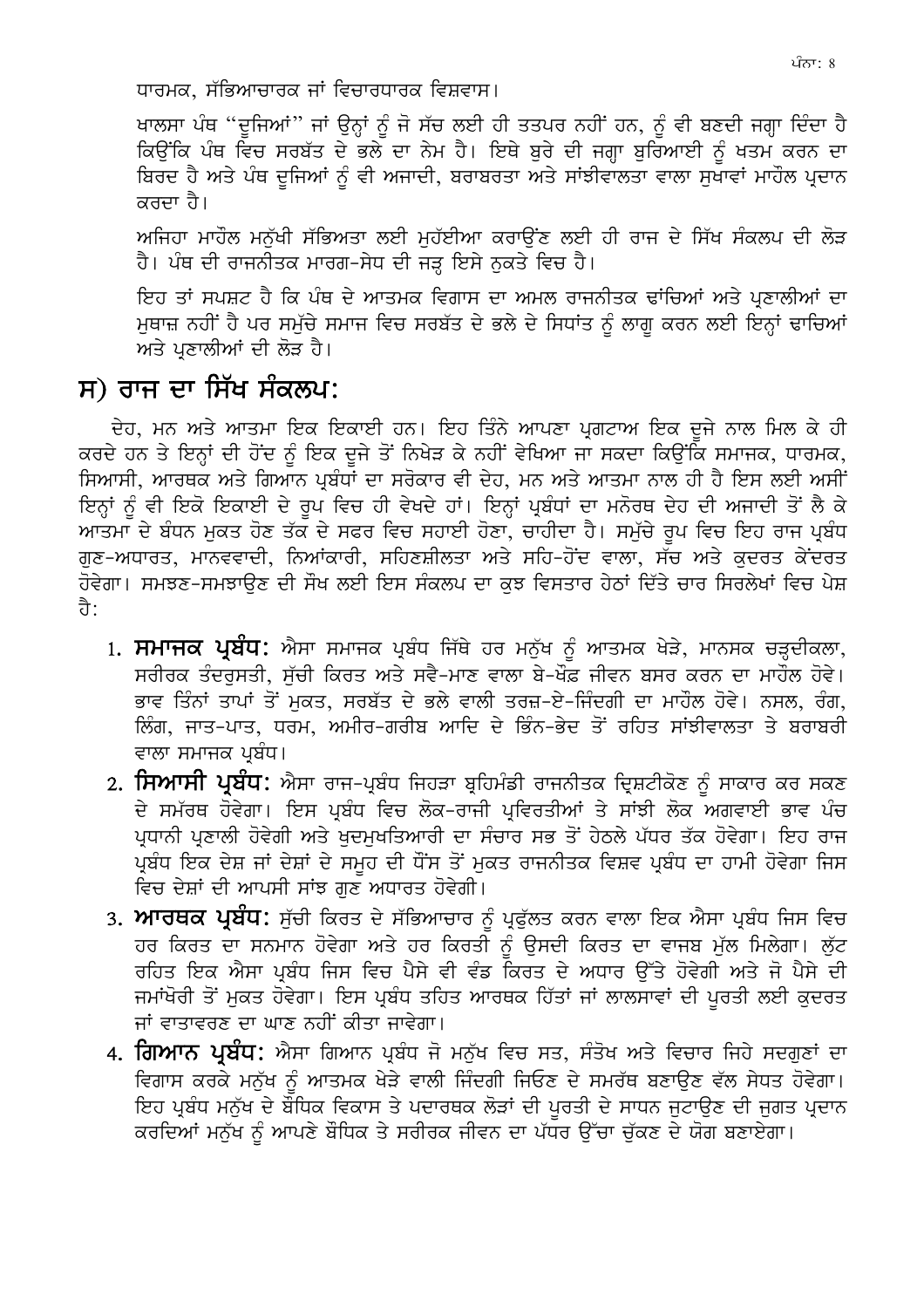## ਹ) ਅਜਾਦੀ ਦਾ ਅਰਥ:

ਅਜਾਦ ਦੇਸ਼ ਤੋਂ ਸਾਡਾ ਭਾਵ ਨਿਰਾ ਨਵੀਂ ਰਾਜਨੀਤਕ ਹੱਦਬੰਦੀ ਕਾਇਮ ਕਰਕੇ ਸੱਤਾ ਦੇ ਤਬਾਦਲੇ ਤੋਂ ਨਹੀਂ ਹੈ, ਜਿਸ ਤਰਾਂ ਭਾਰਤੀ ੳਪ-ਮਹਾਂਦੀਪ ਵਿਚੋਂ ਅੰਗਰੇਜ਼ਾਂ ਦੇ ਜਾਣ ਤੋਂ ਬਾਅਦ 1947 ਵਿਚ ਕਾਂਗਰਸ ਨੇ ਕੀਤਾ ਸੀ। ੳਸ ਵਕਤ ਨਵੀਂ ਰਾਜਨੀਤਕ ਹੱਦਬੰਦੀ ਅਤੇ ਸੱਤਾ ਦਾ ਤਬਾਦਲਾ ਤਾਂ ਹੋ ਗਿਆ ਸੀ ਪਰ ਅਹਿਮ ਗੱਲ ਇਹ ਹੈ ਕਿ ਗਿਆਨ ਪ੍ਰਬੰਧ ਤਰਕ ਅਦਾਰਤ; ਰਾਜਨੀਤਕ ਪ੍ਰਣਾਲੀ ਕੇਂਦਰੀਵਾਦੀ; ਆਰਥਕ ਤੇ ਸਮਾਜਕ ਪ੍ਰਬੰਧ ਵੀ ਪਹਿਲਾਂ ਵਾਂਗ ਹੀ ਸੀਮਤ ਵਰਗ ਦੇ ਏਕਾ-ਅਧਿਕਾਰ ਵਾਲੇ ਹੀ ਰਹੇ।

ਅਜਾਦੀ ਤੋਂ ਸਾਡਾ ਭਾਵ ਅਜਾਦ (ਪੁਭਸੱਤਾ-ਸੰਪੱਨ) ਰਾਜਨੀਤਕ ਢਾਂਚਾ ਕਾਇਮ ਕਰਨਾ ਹੈ ਜਿਥੇ ਖਾਲਸਾ ਪੰਥ ਦੀ ਵਿਲੱਖਣ ਹੋਂਦ ਹਸਤੀ ਬਲੰਦ ਹੋ ਸਕੇ ਅਤੇ ਜਿਸ ਵਿਚ ਸਰਬੱਤ ਦੇ ਭਲੇ ਵਾਲੇ ਆਰਥਕ ਅਤੇ ਸਮਾਜਕ ਪਬੰਧ, ਮਾਨਸਕ ਅਤੇ ਆਤਮਕ ਤੌਰ ਤੇ ਅਜਾਦ ਮਨੁੱਖ ਦੀ ਘਾੜ੍ਹਤ ਘੜ੍ਹਨ ਦੇ ਸਮਰੱਥ ਗਿਆਨ ਪ੍ਰਬੰਧ ਵਿਕਸਤ ਹੋ ਸਕਣ।

### ਕ) ਆਦਰਸ਼ ਹਾਲਤਾਂ ਵਿਚ ਪੰਥ ਦੀ ਭੂਮਿਕਾ:

ਮੌਜੂਦਾ ਸਮੇਂ ਵਿਚ ਪ੍ਰਚੱਲਤ ਆਤਮ ਰੰਗ ਤੋਂ ਸੱਖਣੇ, ਨਿਰੇ ਬੌਧਿਕ ਸਮਰੱਥਾ ਉੱਤੇ ਅਧਾਰਤ ਮਨਮਤੀ ਪ੍ਰਬੰਧਾਂ ਨੂੰ ਖਤਮ ਕਰਕੇ **ਆਦਰਸ਼ਕ ਸਿੱਖ ਰਾਜ** ਲਾਗੂ ਕਰਨ ਦਾ ਮੁਲਭੁਤ ਅਧਾਰ ਆਤਮਕ ਤੌਰ 'ਤੇ ਜਾਗ੍ਰਤ ਅਤੇ ਸ਼ੁਭ ਮਾਨਵੀ ਗਣਾਂ ਨਾਲ ਲਬਰੇਜ਼ ਮਨੱਖਾਂ ਦੀ ਸੰਗਤ (ਜਥੇਬੰਦੀ) ਹੀ ਹੋ ਸਕਦਾ ਹੈ।

ਅੱਜ ਜਦੋਂ ਦੁਨੀਆ ਵਿਚ ਪ੍ਰਚੱਲਤ ਰਾਜਸੀ, ਆਰਥਕ, ਸਮਾਜਕ ਅਤੇ ਗਿਆਨ ਪ੍ਰਬੰਧ ਦੇ ਮਾਡਲ ਪੂਰਨ ਜਾਂ ਅੰਸ਼ਕ ਰਪ ਵਿਚ ਅਸਫ਼ਲ ਹੋ ਚੱਕੇ ਹਨ ਅਤੇ ਮਕਾਮੀ ਤੇ ਸੰਸਾਰ ਪੱਧਰ ਉੱਤੇ ਅਸਥਿਰਤਾ ਵਾਲੇ ਹਾਲਾਤ ਬਣਦੇ ਜਾ ਰਹੇ ਹਨ ਤਾਂ ਆਦਰਸ਼ਕ ਰਪ ਵਿਚ ਗਰ ਖਾਲਸਾ ਪੰਥ ਦਾ ਇਹ ਫਰਜ਼ ਬਣਦਾ ਹੈ ਕਿ ਗਰਮਤਿ ਗਾਡੀ ਰਾਹ ਉੱਤੇ ਚੜਦੀਕਲਾ ਵਿਚ ਵਿਚਰਦਿਆਂ ਵਿਸ਼ਵ ਭਾਈਚਾਰੇ ਦੇ ਸਰਵਪੱਖੀ ਵਿਕਾਸ ਲਈ ਆਪਣੇ ਅਮਲ ਰਾਹੀਂ ਚਾਨਣ ਮਨਾਰਾ ਬਣੇ ਅਤੇ ਦਨੀਆ ਸਾਹਮਣੇ ਐਸੇ ਪਬੰਧ/ਮਾਡਲ ਪੇਸ਼ ਕਰੇ ਜਿਸ ਨਾਲ ਸਰਬੱਤ ਦਾ ਭਲਾ ਹੋ ਸਕੇ।

ਗੁਰਮਤਿ ਅਨੁਸਾਰ ਕਿਉਂਕਿ ਮਨੁੱਖ ਦੁਆਰਾ ਬਣਾਏ ਗਏ ਢਾਂਚੇ ਜਾਂ ਪ੍ਰਣਾਲੀ ਵਿਚ ਉਣਤਾਈਆਂ ਦੀ ਗੁੰਜਾਇਸ਼ ਹਮੇਸ਼ਾਂ ਹੀ ਰਹੇਗੀ ਇਸ ਲਈ ਆਦਰਸ਼ਕ ਕਹਾਏ ਜਾਣ ਵਾਲੇ ਢਾਂਚਿਆਂ ਅਤੇ ਪ੍ਰਣਾਲੀਆਂ ਨੰ ਚਲਾਉਣ ਲਈ ਵੀ ਆਤਮਕ ਰੰਗ ਵਿਚ ਸਰਸ਼ਾਰ ਪੂਰਨ ਮਨੁੱਖ ਦੀ ਘਾੜ੍ਹਤ ਬੁਨਿਆਦੀ ਲੋੜ ਹੈ। ਇਸ ਲਈ ਪੰਥ ਦੇ ਅਮਲ ਦੀ ਜੜ੍ਹ ਰਾਜਨੀਤਕ ਢਾਂਚਿਆਂ ਦੀ ਬਜਾਏ ਸਰਬੱਤ ਦੇ ਭਲੇ ਵਾਲੇ ਸਤ. ਸੰਤੋਖ ਅਤੇ ਵਿਚਾਰ ਵਾਲੇ ਸੱਭਿਆਚਾਰ ਵਿਚ ਹੈ।

# ਖ) ਖਾਲਸਾ ਪੰਥ ਦੀ ਆਦਰਸ਼ਕ ਮਾਰਗ–ਸੇਧ ਉੱਤੇ ਚੱਲਣ ਲਈ ਲੋੜੀਂਦੇ ਤੱਤਾਂ ਦੇ ਆਦਰਸ਼ਕ ਤੇ ਅਮਲੀ ਪਾੜੇ ਦੀ ਪੜਚੋਲ:

ਖਾਲਸਾ ਪੰਥ ਦੀ ਆਦਰਸ਼ਕ ਮਾਰਗ–ਸੇਧ ਨੂੰ ਅਮਲੀ ਰੂਪ ਦੇਣ ਲਈ ਦਾਨਿਸ਼ਵਰ/ਵਿਦਵਾਨ, ਰੂਹਾਨੀ ਸਖ਼ਸ਼ੀਅਤਾਂ, ਰਾਜਨੇਤਾ, ਸੰਸਥਾਵਾਂ, ਜਥੇਬੰਦੀਆਂ ਦੀ ਬੁਨਿਆਦੀ ਭੂਮਿਕਾ ਬਣਦੀ ਹੈ।

- 1**. ਦਾਨਿਸ਼ਵਰ:** ਖਾਲਸਾ ਪੰਥ ਦੀ ਆਦਰਸ਼ਕ ਮਾਰਗ-ਸੇਧ ਦੇ ਮਸਲੇ ਵਿਚ ਬੌਧਿਕ ਤੌਰ ਉੱਤੇ ਪ੍ਰਪੱਕ ਦਾਨਿਸ਼ਵਰਾਂ ਦੀ ਬਹਤ ਅਹਿਮ ਭਮਿਕਾ ਹੈ ਜਿਨ੍ਹਾਂ ਨੇ ਸਰਬੱਤ ਦੇ ਭਲੇ ਵਾਲੀਆਂ ਪ੍ਰਣਾਲੀਆਂ ਤੇ ਢਾਂਚਿਆਂ ਦੇ ਅਧਾਰ ਅਤੇ ਵਾਜ਼ਬੀਅਤ ਨੂੰ ਸੰਸਾਰ ਸਾਹਮਣੇ ਸਿੱਧ ਕਰਦਿਆਂ ਇਨ੍ਹਾਂ ਦੇ ਅਮਲ ਲਈ ਲੋੜੀਂਦੀ ਰੂਪ-ਰੇਖਾ ਪੇਸ਼ ਕਰਨੀ ਹੈ। ਅਮਲੀ ਹਾਲਾਤ ਇਹ ਹੈ ਕਿ ਅੱਜ ਖਾਲਸਾ ਪੰਥ ਅੰਦਰ ਅਜਿਹੇ ਦਾਨਿਸ਼ਵਰਾਂ ਦੀ ਘਾਟ ਰੜਕਦੀ ਹੈ।
- 2. ਰਹਾਨੀ ਸਖ਼ਸ਼ੀਅਤਾਂ: ਸਰਬੱਤ ਦੇ ਭਲੇ ਦੇ ਸਿਧਾਂਤ ਅਨਸਾਰੀ ਪੁਣਾਲੀਆਂ ਜਾਂ ਢਾਂਚਿਆਂ ਦੀ ਉਸਾਰੀ ਰਹਾਨੀ ਸਖਸੀਅਤਾਂ ਦੇ ਹਿੱਸੇ ਆਉਂਦੀ ਹੈ ਪੁੰਤ ਗਰ ਦੀ ਰਜ਼ਾ ਅਜਿਹੀ ਹੈ ਕਿ ਅਜਿਹੀਆਂ ਰਹਾਨੀ ਸੁਖਸ਼ੀਅਤਾਂ ਅਜੇ ਸੰਗਤਾਂ ਸਾਹਮਣੇ ਪਰਗਟ ਨਹੀਂ ਹੋ ਰਹੀਆਂ।
- 3. ਰਾਜਨੇਤਾ: ਰਾਜਨੇਤਾ ਤੋਂ ਭਾਵ ਮੌਜੂਦਾ ਭਾਰਤੀ ਵੋਟ ਰਾਜਨੀਤੀ ਵਿਚ ਸਰਗਰਮ ਜਥੇਬੰਦੀਆਂ ਦੇ ਨੇਤਾਵਾਂ ਤੋਂ ਹੈ। ਇਨ੍ਹਾਂ ਰਾਜਨੇਤਾਵਾਂ ਦੀ ਭਮਿਕਾ ਇਹ ਬਣਦੀ ਹੈ ਕਿ ਸਿੱਖ ਪ੍ਰਣਾਲੀਆਂ ਅਤੇ ਢਾਂਚਿਆਂ ਨੰ ਵਿਕਸਤ ਕਰਨ ਵਿਚ ਲੱਗੇ ਹੋਏ ਦਾਨਿਸ਼ਵਰਾਂ ਅਤੇ ਉਨ੍ਹਾਂ ਨੰ ਕਾਇਮ ਕਰਨ ਵਿਚ ਲੱਗੀਆਂ ਹੋਈਆਂ ਪੰਥਕ ਸਖ਼ਸ਼ੀਅਤਾਂ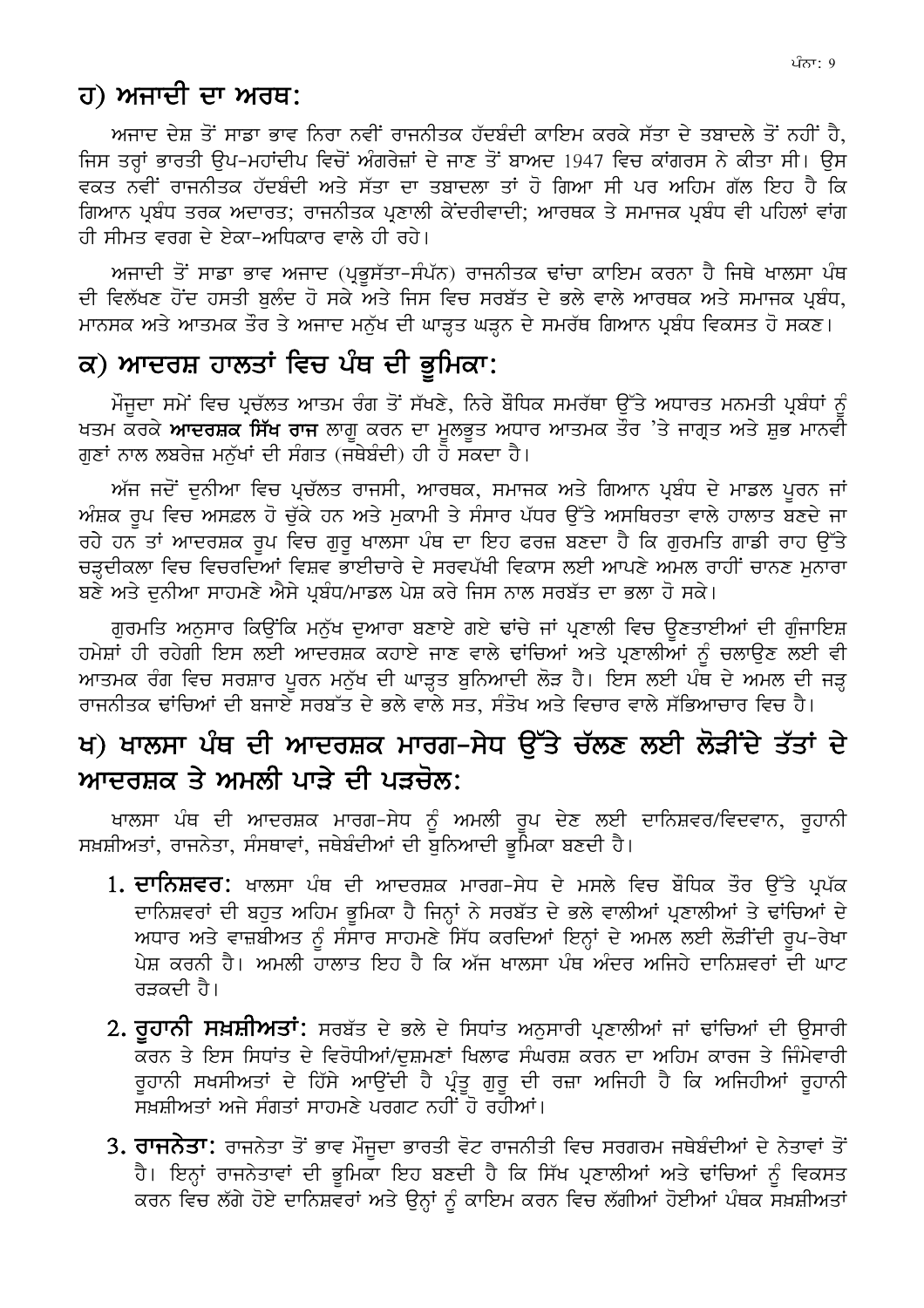ਦੇ ਮਦਦਗਾਰ ਸਾਬਤ ਹੋਣ। ਪਰ ਅਮਲ ਇਸ ਦੇ ਬਿਲਕੁਲ ਉਲਟ ਹੈ। ਅਜੋਕੇ ਰਾਜਨੇਤਾ ਭਾਰਤੀ ਪ੍ਰਬੰਧ ਵਲੋਂ ਮੌਜੂਦਾ ਸਿੱਖ ਸੰਸਥਾਵਾਂ ਅਤੇ ਜਥੇਬੰਦੀਆਂ ਦੇ ਹਿੰਦੁਕਰਨ ਦੀ ਵਿੱਢੀ ਮੁਹਿੰਮ ਵਿਚ ਸਹਾਈ ਹੋ ਰਹੇ ਹਨ। ਉਨ੍ਹਾਂ ਦਾ ਵਿਹਾਰ ਦਰਖਤ ਨੂੰ ਕੱਟਣ ਵਾਲੀ ਕੁਹਾੜੀ ਦੇ ਦਸਤੇ ਦੇ ਤੁਲ ਹੋ ਚੁੱਕਾ ਹੈ।

- 4. ਸੰਸਥਾਵਾਂ: ਸਿੱਖ ਸੰਸਥਾਵਾਂ ਦੀ ਗੱਲ ਕਰੀਏ ਤਾਂ ਰੁਹਾਨੀ ਰੰਗਤ ਦੀ ਘਾਟ ਤੇ ਬੌਧਿਕ ਪੇਤਲੇਪਣ ਕਾਰਨ ਅਸੀਂ 1947 ਤੋਂ ਬਾਅਦ ਅਜਾਦੀ ਮਿਲਣ ਦੇ ਝੁਠੇ ਪ੍ਰਭਾਵ ਹੇਠ ਆ ਕੇ ਆਪਣੇ ਅਤੇ ਸਰਬੱਤ ਦੇ ਭਲੇ ਦੀ ਟੇਕ ਆਪਣੀਆਂ ਰਵਾਇਤੀ ਸਿੱਖ ਸੰਸਥਾਵਾਂ (ਜਿਵੇਂ ਕਿ ਗਰਦਆਰਾ, ਸੰਗਤ ਤੇ ਪੰਗਤ, ਅਕਾਲ ਤਖਤ ਸਾਹਿਬ, ਸਰਬੱਤ ਖਾਲਸਾ, ਗਰਮਤਾ ਆਦਿ) ਦੀ ਬਜਾਏ ਭਾਰਤ ਦੀਆਂ ਕੇਂਦਰਵਾਦੀ ਸੰਸਥਾਵਾਂ ਉੱਤੇ ਰੱਖ ਲਈ। ਇਨ੍ਹਾਂ ਸੰਸਥਾਵਾਂ ਤੋਂ ਤਾਕਤ ਦਾ ਪ੍ਰਵਾਹ ਹਾਸਲ ਕਰਨ ਲਈ ਅਸੀਂ ਲਗਾਤਾਰ ਆਪਣੇ ਸਿਧਾਂਤ ਨਾਲ ਸਮਝੌਤੇ ਕਰਦੇ ਆ ਰਹੇ ਹਾਂ ਅਤੇ ਸਾਡੀਆਂ ਆਪਣੀਆਂ ਸਮਰੱਥ ਸੰਸਥਾਵਾਂ ਲਗਭਗ ਪਭਾਵਹੀਣ ਹੰਦੀਆਂ ਜਾ ਰਹੀਆਂ ਹਨ ਅਤੇ ਉਨਾਂ ਦਾ ਹਿੰਦਕਰਨ ਹੋ ਰਿਹਾ ਹੈ।
- 5**. ਜਥੇਬੰਦੀਆਂ:** ਮੌਜਦਾ ਸਮੇਂ ਵਿਚ ਸਿੱਖ ਰਾਜਸੀ ਜਥੇਬੰਦੀਆਂ ਤਿੰਨ ਵੰਨਗੀਆਂ ਦੀਆਂ ਹਨ।

ਪਹਿਲੀ ਵੰਨਗੀ ਵਿਚ ਉਹ ਜਥੇਬੰਦੀਆਂ ਹਨ ਜਿਹੜੀਆਂ ਭਾਰਤੀ ਕੇਂਦਰੀਵਾਦੀ ਨਿਜ਼ਾਮ ਅਧੀਨ ਵਿਚਰ ਰਹੀਆਂ ਹਨ ਅਤੇ ਭਾਰਤੀ ਰਾਜਸੀ ਪ੍ਰਣਾਲੀ ਦੀਆਂ ਸੰਸਥਾਵਾਂ ਤੋਂ ਤਾਕਤ ਪ੍ਰਾਪਤ ਕਰਕੇ ਲੋਕਾਂ ਦੀ ਭਲਾਈ ਕਰਨੀ ਚਾਹੰਦੀਆਂ ਹਨ। ਪ੍ਰੰਤ ਹਿੰਦ ਕੇਂਦਰਵਾਦੀ ਰਾਜਸੀ ਪ੍ਰਣਾਲੀ ਨੇ ਇਹਨਾਂ ਜਥੇਬੰਦੀਆਂ ਦਾ ਚਰਿੱਤਰ ਬਿਲਕਲ ਭਿਸ਼ਟ ਕਰ ਦਿੱਤਾ ਹੈ। ਇਸ ਵੰਨਗੀ ਦੀਆਂ ਜਥੇਬੰਦੀਆਂ ਦੀ ਕਾਰਗਜ਼ਾਰੀ ਦਾ ਮਤਾਲਿਆ ਕੀਤਾ ਜਾਵੇ ਤਾਂ ਅਸੀਂ ਇਸ ਨਤੀਜੇ ਉੱਤੇ ਪਹੁੰਚਦੇ ਹਾਂ ਕਿ ਇਸ ਧਿਰ ਨੇ ਸਿੱਖਾਂ ਦੀ ਵਿਲੱਖਣ ਦਿੱਖ ਦ੍ਰਿੜ ਕਰਨ ਅਤੇ ਲੋਕਾਈ ਦੀ ਭਲਾਈ ਦੀ ਬਜਾਏ ਭਾਰਤੀ ਸਟੇਟ ਦੇ ਇਕਹਿਰੀ ਹਿੰਦੋਸਤਾਨੀ ਕੌਮ ਬਣਾਉਣ ਦੇ ਪ੍ਰੋਜੈਕਟ ਨੂੰ ਪੂਰਾ ਕਰਨ ਅਤੇ ਆਪਣੀਆਂ ਨਿੱਜੀ ਲਾਲਸਾਵਾਂ ਦੀ ਪੂਰਤੀ ਲਈ ਹੀ ਸੱਤਾ ਨੂੰ ਵਰਤਿਆ ਹੈ। ਇਹ ਧਿਰ ਲੋਕਾਈ ਦੀ ਲੱਟ ਅਤੇ ਕੱਟ ਦਾ ਜਰੀਆ ਬਣ ਗਈਆਂ ਹਨ ਅਤੇ ਕਝ ਇਕ ਪਰਿਵਾਰਾਂ ਲਈ ਪੈਸੇ ਦੀ ਲੱਟ ਅਤੇ ਚੌਧਰ ਮਾਨਣ ਦਾ ਸਾਧਨ ਬਣ ਗਈਆਂ ਹਨ। ਇਸ ਵੰਨਗੀ ਵਿਚ ਮੱਖ ਰਪ ਵਿਚ ਬਾਦਲ ਦਲ ਸ਼ਾਮਲ ਹੈ ਤੇ ਇਹ ਜਥੇਬੰਦੀ ਜਨਤਕ ਤੌਰ ਉੱਤੇ ਅਜ਼ਾਦ ਸਿੱਖ ਰਾਜਸੀ ਪ੍ਰਣਾਲੀ ਦੀ ਮੱਦਈ ਨਹੀਂ ਹੈ।

ਦਜੀ ਵੰਨਗੀ ਵਿਚ ਉਹ ਜਥੇਬੰਦੀਆਂ ਹਨ ਜੋ ਭਾਰਤੀ ਵੋਟ ਰਾਜਨੀਤੀ ਵਿਚ ਸਰਗਰਮ ਹਨ ਅਤੇ ਭਾਰਤੀ ਰਾਜਸੀ ਪ੍ਰਣਾਲੀ ਦੀਆਂ ਸੰਸਥਾਵਾਂ ਤੋਂ ਤਾਕਤ ਹਾਸਲ ਕਰਨ ਦੀਆਂ ਇਛਕ ਹਨ, ਭਾਵ ਇਨ੍ਹਾਂ ਦੇ ਆਗ ਅਹਦੇ ਅਤੇ ਪਦਵੀਆਂ ਮਾਨਣ ਦੇ ਇਛਕ ਹਨ ਅਤੇ ਨਾਲ ਹੀ ਅਜ਼ਾਦ ਸਿੱਖ ਰਾਜ ਦੇ ਵੀ ਮਦਈ ਹਨ। 1993-94 ਵਿਚ ਖਾਲਿਸਤਾਨੀ ਖਾੜਕ ਲਹਿਰ ਦੇ ਉਤਰਾਅ 'ਤੇ ਇਸ ਧਿਰ ਦੀ ਲੀਡਰਸ਼ਿਪ ਦੀਆਂ ਗਲਤੀਆਂ ਅਤੇ ਢਿੱਲੀਆਂ ਚੁਲਾਂ ਵਾਲੇ ਢਾਂਚੇ ਕਾਰਨ ਇਸ ਦੀ ਜਥੇਬੰਦਕ ਸਮਰੱਥਾ ਖੁਰਨੀ ਸ਼ੁਰੂ ਹੋ ਗਈ ਜੋ ਵਰਤਮਾਨ ਸਮੇਂ ਵਿਚ ਹੇਠਲੇ ਤਲ ਤੱਕ ਪਹੁੰਚ ਗਈ ਹੈ। ਜਿਥੇ ਇਕ ਸਮੇਂ ਇਸ ਧਿਰ ਨੂੰ ਭਾਰਤੀ ਕੇਂਦਰਵਾਦੀ ਨਿਜ਼ਾਮ ਵਲੋਂ, ਅਤੇ ਸੰਸਾਰ ਪੱਧਰ ਉੱਤੇ, ਸਿੱਖਾਂ ਦੇ ਤਰਜ਼ਮਾਨ ਹੋਣ ਦੀ ਮਾਨਤਾ ਸੀ ੳਥੇ ਅੱਜ ਇਹ ਸਿੱਖ ਸਮਾਜ ਵਿਚ ਵੀ ਆਪਣੀ ਪਕੜ ਗਵਾ ਚੱਕੀ ਹੈ ਤੇ ਖਾਲਿਸਤਾਨ ਲਹਿਰ ਦੀ ਸਿੱਖ ਸਮਾਜ ਵਿਚਲੀ ਹਰਮਨਪਿਆਰਤਾ ਵੀ ਪਹਿਲਾਂ ਵਾਲੀ ਨਹੀਂ ਰਹੀ। ਇਸ ਬਦਲੇ ਹੋਏ ਸੰਦਰਭ ਨੂੰ ਸਮਝਣ ਵਿਚ ਇਹ ਧਿਰ ਨਾਕਾਮ ਰਹੀ ਹੈ ਤੇ ਖਾਲਿਸਤਾਨੀ ਲਹਿਰ ਦੀ ਚੜੱਤਲ ਸਮੇਂ ਅਪਣਾਏ 'ਖਾਲਿਸਤਾਨ ਜਿੰਦਾਬਾਦ' ਦੇ ਨਾਅਰੇ ਨੂੰ ਭਾਵਨਾਤਮਕ ਪੱਧਰ ਉੱਤੇ ਜਿਸ ਗੈਰ-ਸੰਜ਼ੀਦਗੀ ਨਾਲ ਲਗਾਈ ਜਾ ਰਹੀ ਹੈ ਉਸ ਨਾਲ ਇਸ ਨਾਅਰੇ ਦੀ ਵੱਕਤ ਤੇ ਸ਼ਾਨ ਘਟ ਰਹੀ ਹੈ।

<mark>ਤੀਜੀ ਵੰਨਗੀ</mark> ਵਿਚ ਉਹ ਜਥੇਬੰਦੀਆਂ ਹਨ ਜੋ ਅਜਾਦ ਸਿੱਖ ਰਾਜਸੀ ਪਣਾਲੀ ਦੀਆਂ ਮਦਈ ਹਨ ਅਤੇ ਸਿੱਖ ਸੰਸਥਾਵਾਂ ਨੰ ਸਮੇਂ ਦੇ ਹਾਣ ਦੀਆਂ ਬਣਾ ਕੇ ਉਹਨਾਂ ਰਾਹੀਂ ਆਮ ਲੋਕਾਈ ਦੀ ਸਰਵਪੱਖੀ ਭਲਾਈ ਦੀਆਂ ਹਾਮੀ ਹਨ। ਇਹ ਭਾਰਤੀ ਨਿਜ਼ਾਮ ਅਧੀਨ ਆਪਣੇ ਨਿਸ਼ਾਨੇ ਦੀ ਪਾਪਤੀ ਦੀ ਆਸ ਨਹੀਂ ਰੱਖਦੀਆਂ। ਪੰਥ ਵਿਚ ਰਹਾਨੀ ਸਖਸੀਅਤਾਂ ਤੇ ਸਿਧਾਂਤਕ ਸਮਝ ਦੀ ਘਾਟ, ਦੀਰਘ-ਕਾਲੀ ਪ੍ਰੋਗਰਾਮ ਦੀ ਅਣਹੋਂਦ ਕਾਰਨ ਸਰਗਰਮੀ ਦਾ ਅਧਾਰ ਡੰਗ-ਟਪਾੳ ਤੇ ਪ੍ਰਤੀਕਿਰਿਆਵਾਦੀ ਰਾਜਨੀਤੀ ਹੀ ਰਹੀ ਹੈ ਇਸ ਲਈ ਇਨ੍ਹਾਂ ਵਲੋਂ ਲਾਮਬੰਦੀ ਲਈ ਲਗਾਤਾਰ ਤੇ ਸਹੀ ਸੇਧ ਵਾਲੀ ਸਰਗਰਮੀ ਨਹੀਂ ਹੋ ਸਕੀ।ਭਾਰਤੀ ਸਟੇਟ ਦੀ ਜਬਰ ਨੀਤੀ ਤੇ ਆਲਮੀ ਹਾਲਾਤਾਂ ਵਿਚ ਆਈ ਵੱਡੀ ਤਬਦੀਲੀ ਨੇ ਵੀ ਇਨ੍ਹਾ ਸੰਘਰਸ਼ਸ਼ੀਲ ਅਜਾਦੀ ਪਸੰਦ ਧਿਰਾਂ ਦੇ ਲਈ ਔਖਾ ਮਾਹੌਲ ੳਸਾਰਿਆ ਹੈ।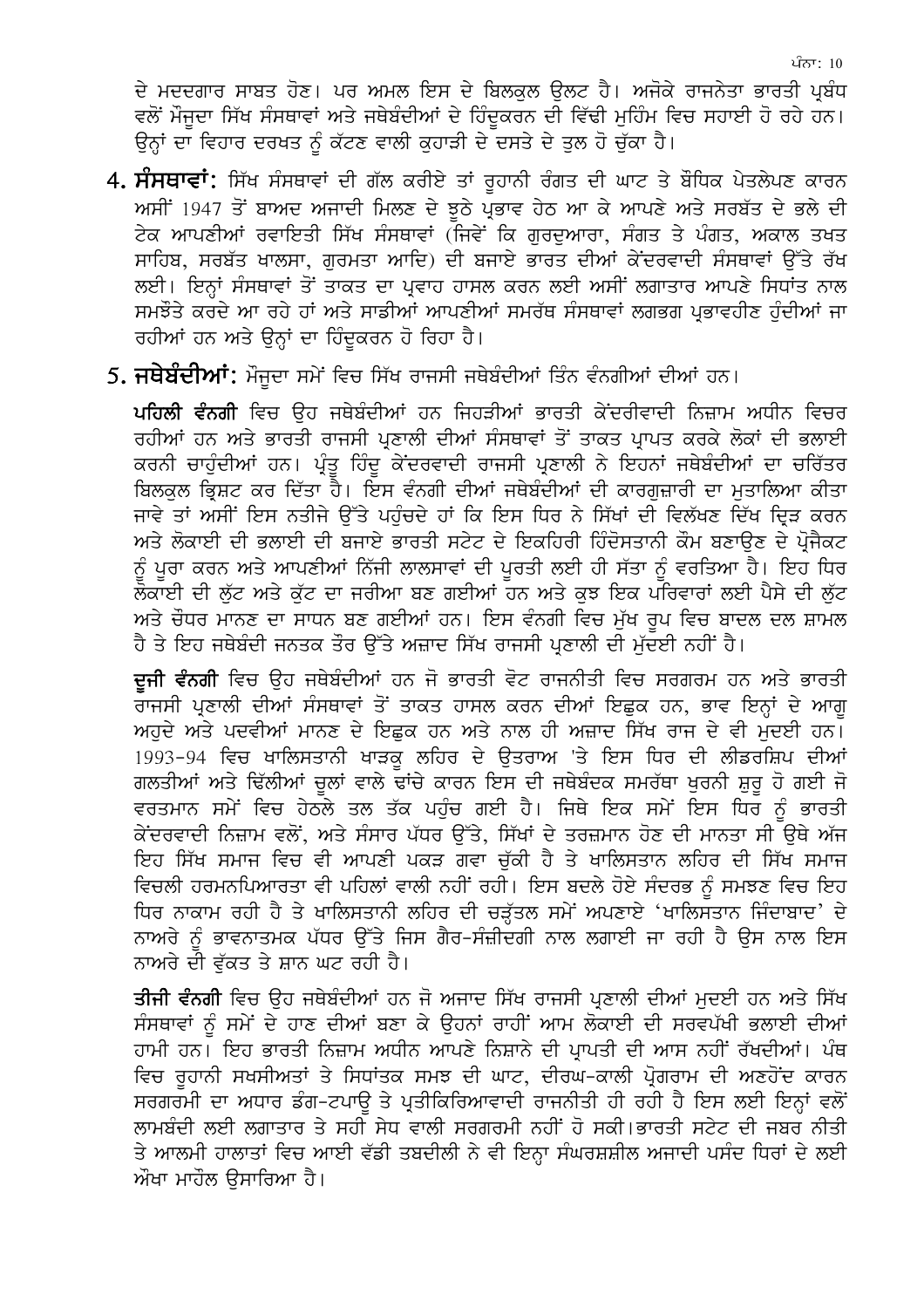## ਗ) ਮਾਰਗ–ਸੇਧ ਤਹਿ ਕਰਨ ਦੀ ਦੁਬਿਧਾ:

ਜੇਕਰ ਪੰਥ ਦੇ ਦਾਨਿਸ਼ਵਰ, ਰਾਜਨੇਤਾ, ਸਖ਼ਸ਼ੀਅਤਾਂ, ਸੰਸਥਾਵਾਂ ਤੇ ਜਥੇਬੰਦੀਆਂ ਦੀ ਬੌਧਿਕ, ਮਾਨਸਿਕ, ਰਹਾਨੀ ਦਸ਼ਾ ਦੇ ਅਧਾਰ ਉੱਤੇ ਫੈਸਲਾ ਕਰਨਾ ਹੋਵੇ ਤਾਂ ਮਾਰਗ-ਸੇਧ ਇਹ ਬਣਦੀ ਹੈ ਕਿ ਕਾਰਜ ਨੀਂਹ-ੳਸਾਰੀ ਦੇ ਪੱਧਰ ਤੋਂ ਸ਼ੁਰੂ ਕੀਤਾ ਜਾਵੇ। ਇਹ ਬਹੁਤ ਧੀਮਾ ਅਮਲ ਹੁੰਦਾ ਹੈ।

ਦਜੇ ਪਾਸੇ ਜੇਕਰ ਭਾਰਤੀ ੳਪਮਹਾਂਦੀਪ ਵਿਚ ਹਿੰਦ ਕੇਂਦਰਵਾਦੀ ਨਿਜ਼ਾਮ ਦੀਆਂ ਸੰਸਥਾਵਾਂ ਦਾ ਜਰਜ਼ਰਾਪਣ, ਦੱਖਣੀ ਏਸ਼ੀਆ ਤੇ ਵਿਸ਼ਵ ਦੀ ਰਾਜਨੀਤਕ ਤੇ ਆਰਥਕ ਸਥਿਤੀ ਵੱਲ ਵੇਖੀਏ ਤਾਂ ਕੋਈ ਵੀ ਅਚਾਨਕ. ਅਣਕਿਆਸੀ ਤੇ ਵੱਡੀ ੳਥਲ-ਪਥਲ ਹੋਣ ਦੀਆਂ ਸੰਭਾਵਨਾਵਾਂ ਮੌਜਦ ਹਨ ਜਿਸ ਵਿਚੋਂ ਨਵੇਂ ਰਾਜਨੀਤਕ ਮੌਕੇ ਪੈਦਾ ਹੋ ਸਕਦੇ ਹਨ ਜਿਸ ਲਈ ਜਥੇਬੰਦਕ ਪੱਧਰ ਉਪਰ ਫੌਰੀ ਕਦਮ ਚੱਕਣੇ ਲਾਜਮੀ ਬਣਦੇ ਹਨ।

## ਘ) ਮਾਰਗ–ਸੇਧ ਤਹਿ ਕਰਨ ਦੀਆਂ ਔਖਿਆਈਆਂ:

ਸਭ ਤੋਂ ਅਹਿਮ ਗੱਲ ਕਿ ਖਾਲਸਾ ਪੰਥ ਵਰਤਮਾਨ ਰਾਜਨੀਤਕ ਗੁਲਾਮੀ ਅਤੇ ਬਿਪਰਵਾਦੀ ਸਮਾਜਕ ਪ੍ਰਬੰਧ ਦੇ ਸਖਮ ਪੱਧਰ ੳੱਤੇ ਪੈ ਰਹੇ ਮਾਨਸਕ ਅਸਰ ਅਧੀਨ ਦੇਹ ਦੀਆਂ ਪਦਾਰਥਕ ਲੋੜਾਂ ਅਤੇ ਮਨ ਦੀਆਂ ਵਿਕਾਰੀ ਰਚੀਆਂ ਦੇ ਅਸਰ ਹੇਠ ਆ ਗਿਆ ਜਾਪਦਾ ਹੈ, ਜਿਸ ਕਾਰਨ ਆਤਮ ਰੰਗ ਵਿਚ ਰੰਗੀ ਸਤ, ਸੰਤੋਖ ਅਤੇ ਵਿਚਾਰ ਵਾਲੀ ਤਰਜ਼-ਏ-ਜਿੰਦਗੀ ਤੋਂ ਵਿਰਵਾ ਹੰਦਾ ਜਾ ਰਿਹਾ ਹੈ।

ਦਜਾ, ਭਾਰਤੀ ਸਟੇਟ ਨੇ ਸੰਘਰਸ਼ਸ਼ੀਲ ਲਹਿਰਾਂ ਨਾਲ ਨਜਿੱਠਣ ਦਾ ਖਾਸਾ ਤਜ਼ਰਬਾ ਹਾਸਲ ਕਰ ਲਿਆ ਹੈ।

ਤੀਜਾ, ਪਹਿਲਾਂ ਲਹਿਰ ਦੀ ਨਵੀਂ ਸ਼ਰਆਤ ਸੀ ਪਰ ਹਣ ਪਿਛਲੀ ਲਹਿਰ ਦੀ ਵੇਲਾ-ਵਿਹਾ ਚੱਕੀ ਲੀਡਰਸ਼ਿਪ ਹੀ ਕਿਸੇ ੳਸਾਰ ਕਾਰਜ ਖਿਲਾਫ ਇਕ ਚਣੌਤੀ ਬਣ ਚੱਕੀ ਹੈ।

ਚੌਥਾ, ਭਾਰਤੀ ਸਟੇਟ ਦੇ ਮਨੋਵਿਗਿਆਨਕ ਹਮਲੇ ਦਾ ਵੀ ਸਿੱਖ ਸਮਾਜ ਉੱਤੇ ਖਾਸਾ ਅਸਰ ਵੇਖਿਆ ਜਾ ਸਕਦਾ ते ।

ਪੰਜਵਾਂ, ਖਾਲਸਾ ਰਾਜ ਦੇ ਸੰਕਲਪ ਅਤੇ ਖਾੜਕੂ ਲਹਿਰ ਦੀ ਵਾਜਬੀਅਤ (Justification) ਦੀ ਇਕ ਬਹੁ-ਪਰਤੀ ਵਿਆਖਿਆ ਦੀ ਅਣਹੋਂਦ।

# ਙ) ਸੰਭਾਵਤ ਮਾਰਗ−ਸੇਧ ਬਾਰੇ:

ਅਸੀਂ ਲਹਿਰ ਦਾ ਸਿਖਰ ਭਾਵ ਹਥਿਆਰਬੰਦ ਸੰਘਰਸ਼ ਦਾ ਪੜਾਅ ਲੰਘ ਚੁੱਕੇ ਹਾਂ। ਹੁਣ ਮਸਲਾ ਅਤੀਤ ਦੀ (ਹਥਿਆਰਬੰਦ) ਲਹਿਰ ਨੂੰ ਪਰਾਣੀਆਂ ਲੀਹਾਂ ਉਤੇ ਸਰਜੀਤ ਕਰਨ ਜਾਂ ਪਰਾਣੀਆਂ ਹੀ ਲੀਹਾਂ ਉਤੇ ਕਿਸੇ ਨਵੀਂ ਲਹਿਰ ਦੀ ਸ਼ੁਰੂਆਤ ਦਾ ਨਹੀਂ, ਸਗੋਂ ਚੱਲ ਰਹੀ ਲਹਿਰ ਦਾ ਪਹਿਲਾ ਹੱਲਾ ਪੂਰਾ ਕਾਮਯਾਬ ਨਾ ਹੋਣ ਤੋਂ ਬਾਅਦ, ਉੱਕਾ ਹੀ ਨਵੀਆਂ ਸਥਿਤੀਆਂ ਅੰਦਰ ਨਵੇਂ ਹੱਲੇ ਦੀ ਸ਼ੁਰੂਆਤ ਕਰਨ ਦਾ ਹੈ।

ਕਿਸੇ ਵੀ ਲਹਿਰ ਦੀ ਮਾਰਗ-ਸੇਧ ਦੇ ਤਿੰਨ ਪੜਾਅ ਬਣਦੇ ਹਨ – ਸਿੱਖਿਆ, ਲਾਮਬੰਦੀ ਅਤੇ ਸੰਘਰਸ਼। ਕਿਸੇ ਸਮੇਂ ਇਹ ਤਿੰਨੋ ਪੱਖ ਇਕੋ ਜਥੇਬੰਦੀ ਦੇ ਵੱਖ-ਵੱਖ ਹਿੱਸੇ ਹੀ ਪੂਰ ਸਕਦੇ ਹਨ ਅਤੇ ਕਿਸੇ ਸਮੇਂ ਇਸ ਕਾਰਜ ਲਈ ਵੱਖ-ਵੱਖ ਜਥੇਬੰਦੀਆਂ ਕੰਮ ਕਰਦੀਆਂ ਹਨ। ਸਮੇਂ ਦੀ ਨਜ਼ਾਕਤ ਜਾਂ ਮੰਗ ਮਤਾਬਕ ਹੀ ਕਿਸੇ ਸਮੇਂ ਤਿੰਨਾਂ ਵਿਚੋਂ ਕਿਸੇ ਇਕ ਪੱਖ ੳੱਤੇ ਵਧਵਾਂ ਜ਼ੋਰ ਦੇਣਾ ਹੰਦਾ ਹੈ।

ਅਜੋਕੇ ਹਾਲਾਤ ਵਿਚ ਤਿੰਨਾ ਪੱਖਾਂ ਭਾਵ ਲਾਮਬੰਦੀ, ਸਿੱਖਿਆ ਅਤੇ ਸੰਘਰਸ਼ ਨੰ ਵੱਖ-ਵੱਖ ਜਥੇਬੰਦੀਆਂ ਰਾਹੀਂ ਅੱਗੇ ਵਧਾਉਣ ਬਾਰੇ ਸੋਚਿਆ ਜਾਣਾ ਚਾਹੀਦਾ ਹੈ। ਪਿਛਲੇ ਪੜਾਅ ਵਿਚ ਬਚੀਆਂ ਸਾਬਤ ਸਿਦਕ ਸਖ਼ਸ਼ੀਅਤਾਂ ਨੂੰ ਆਪੋ ਆਪਣੀ ਮਹਾਰਤ ਮਤਾਬਕ ਵੱਖ-ਵੱਖ ਜਥੇਬੰਦੀਆਂ/ਖੇਤਰਾਂ ਵਿਚ ਕੰਮ ਕਰਨ ਲਈ ਤਿਆਰ ਹੋਣਾ ਚਾਹੀਦਾ ਹੈ।

# ਚ) ਮਾਰਗ–ਸੇਧ ਲਈ ਬਨਿਆਦੀ ਨਕਤੇ:

- 1. ਸੰਘਰਸ਼ ਦੀ ਸ਼ਰਆਤ ਵਿਚਾਰਧਾਰਕ ਪੱਧਰ ਉੱਤੇ ਉਸਾਰਣ ਤੋਂ ਬਾਅਦ ਹੀ ਜਥੇਬੰਦਕ ਬਣਤਰਾਂ ਹੋਂਦ ਵਿਚ ਲਿਆਂਦੀਆਂ ਜਾਣੀਆਂ ਚਾਹੀਦੀਆਂ ਹਨ।
- 2. ਰਾਜਨੀਤਕ ਜਥੇਬੰਦੀਆਂ ਤੇ ਅਕਾਦਮਿਕ ਸੰਸਥਾਵਾਂ ਲਈ ਦੀਰਘ–ਕਾਲੀ ਪੋਗਰਾਮ ਨਿਸਚਤ ਹੋਣੇ ਚਾਹੀਦੇ ਹਨ ਅਤੇ ਵਕਤੀ ਪ੍ਰਤਕਿਰਿਆਤਮਕ ਸਰਗਰਮੀਆਂ ਨੂੰ ਇਹਨਾਂ ਉੱਤੇ ਹਾਵੀ ਨਹੀਂ ਹੋਣ ਦੇਣਾ ਚਾਹੀਦਾ।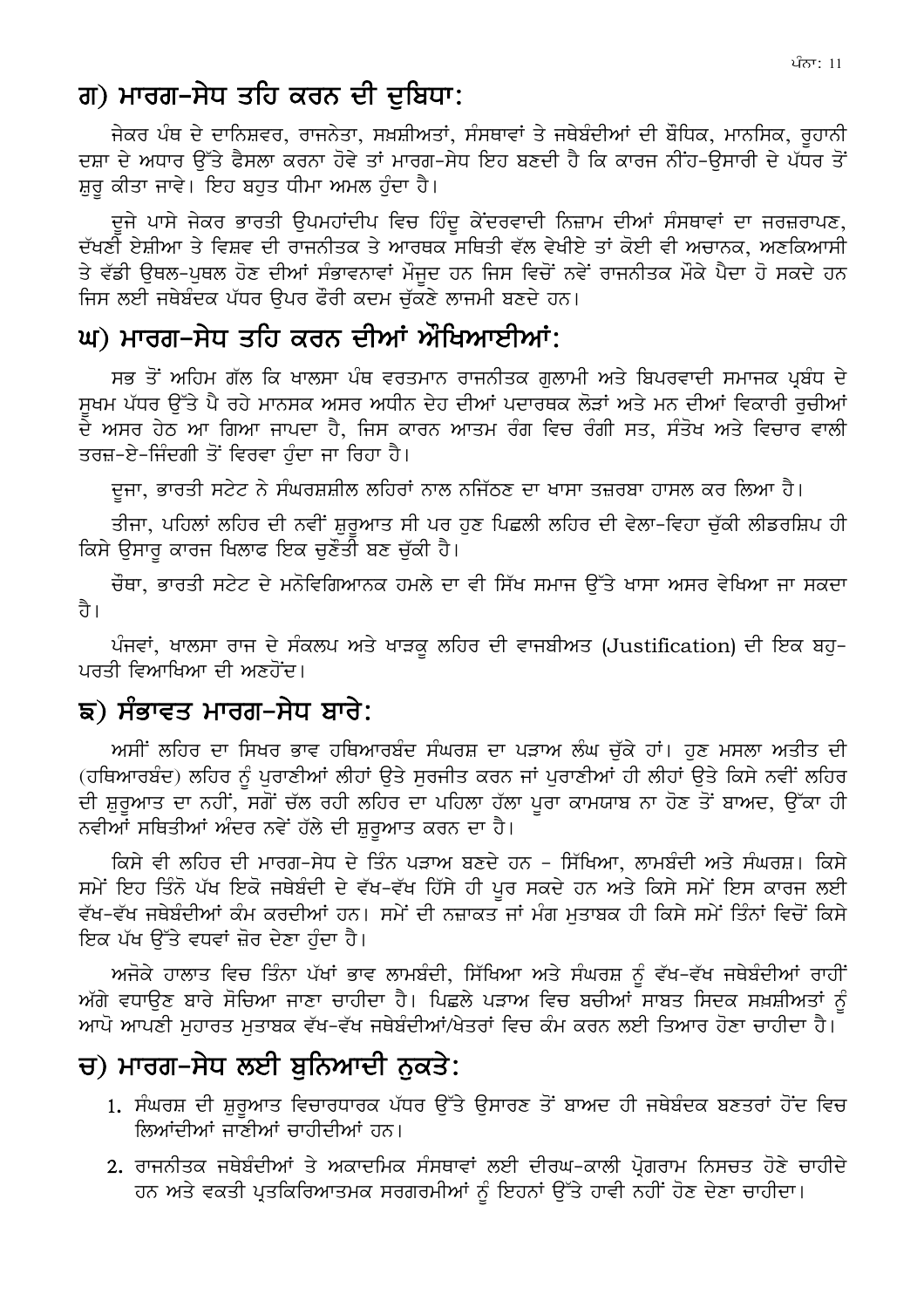- 3. ਵੱਖ-ਵੱਖ ਪਿੜਾਂ (ਸਮਾਜਕ, ਆਰਥਿਕ, ਰਾਜਨੀਤਕ ਵਗੈਰਾ) ਵਿਚ ਚੱਲ ਰਹੇ ਸੰਘਰਸ਼ਾਂ ਦੀ ਫਿਤਰਤ ਨੂੰ ਸਮਝਣਾ ਤੇ ਉਹਨਾਂ ਨੂੰ ਆਪਸ ਵਿਚ ਸੂਤਰਬੱਧ ਕਰਨਾ।
- 4. ਹਿੰਦੂਤਵੀ ਸਮਾਜ ਦੇ ਵਿਤਕਰੇ/ਜਬਰ ਦੇ ਬੁਨਿਆਦੀ ਸਰੋਤ (ਜਾਤ–ਪਾਤ ਅਧਾਰਤ ਮੰਨੁਵਾਦੀ ਸੋਚ) ਨੂੰ ਸੰਬੋਧਤ ਹੋਣ ਦੀ ਲੋੜ ਹੈ।
- 5. ਅਗਵਾਈ ਕਰਨ ਵਾਲਿਆਂ ਲਈ ਮੀਰੀ-ਪੀਰੀ ਦਾ ਤਵਾਜ਼ਨ ਰੱਖਣਾ ਜਰੂਰੀ ਹੈ ਜਿਸ ਤਹਿਤ ਉਨ੍ਹਾਂ ਦੀ ਸਿਆਸੀ ਸੂਝ ਉੱਚ ਪੱਧਰੀ ਹੋਣ ਦੇ ਨਾਲ-ਨਾਲ ਉਨ੍ਹਾਂ ਦਾ ਰੁਹਾਨੀ ਜੀਵਨ ਤੇ ਚਰਿੱਤਰ ਵੀ ਉੱਚ ਪਾਏ ਦਾ ਹੋਵੇ ਤਾਂ ਕਿ ਅਜੋਕੇ ਹਾਲਾਤਾਂ ਵਿਚ ਪਾਏ ਜਾ ਰਹੇ ਕਹਿਣੀ ਅਤੇ ਕਥਨੀ ਦੇ ਪਾੜੇ ਨੂੰ ਦਰ ਕਰਕੇ ਮਜਬਤ ਅਗਵਾਈ ਦਿੱਤੀ ਜਾ ਸਕੇ।
- 6. ਇਸ ਗੱਲ ਦਾ ਅਹਿਸਾਸ ਕਰਨਾ ਜਰੂਰੀ ਹੈ ਕਿ ਨਿਸ਼ਾਨੇ ਦੀ ਪਵਿੱਤਰਤਾ ਦੇ ਨਾਲ-ਨਾਲ ਉਸ ਦੀ ਪ੍ਰਾਪਤੀ ਲਈ ਅਪਣਾਏ ਜਾਣ ਵਾਲੇ ਸਾਧਨ ਅਤੇ ਢੰਗ-ਤਰੀਕੇ ਵੀ ਬਰਾਬਰ ਦਾ ਮਹੱਤਵ ਰੱਖਦੇ ਹਨ।
- 7. ਸਿਆਸੀ ਨਿਸ਼ਾਨੇ ਸਰ ਕਰਨ ਲਈ ਗਰਮਤਿ ਨੰ ਤਿਲਾਂਜਲੀ ਦੇਣ ਵਾਲਿਆਂ ਜਾਂ ਮਨਮੱਖਾਂ ਨੰ ਇਸ ਪਵਿੱਤਰ ਕਾਰਜ ਦੇ ਪਾਂਧੀਆਂ ਵਜੋਂ ਪ੍ਰਵਾਣ ਕਰਨ ਵਰਗੀਆਂ ਪ੍ਰਵਿਰਤੀਆਂ ਨੂੰ ਠੱਲ੍ਹ ਪਾਉਣੀ ਵੀ ਅਤਿ ਜਰੂਰੀ ਹੈ।

### ਛ) ਸੰਭਾਵਤ ਜਥੇਬੰਦਕ ਢਾਂਚੇ:

ਵਰਤਮਾਨ ਹਾਲਾਤਾਂ ਦੀ ਤਰਲਤਾ ਨੂੰ ਧਿਆਨ ਵਿਚ ਰੱਖਦਿਆਂ ਭਵਿੱਖ ਦੀਆਂ ਜਥੇਬੰਦੀਆਂ ਦੇ ਬਾਨਣੂੰ ਬੰਨਣ ਖਾਤਰ ਬਹੁਤ ਲਚਕੀਲੇ ਢਾਂਚੇ ਕਾਇਮ ਕਰਨ ਦੇ ਹਾਲਾਤ ਹੀ ਪਰਤੀਤ ਹੋ ਰਹੇ ਹਨ। ਸਤਿਗਰ ਦੀ ਮਿਹਰ ਹੋਵੇ ਤਾਂ .<br>ਇਹ ਢਾਂਚੇ ਭਵਿੱਖ ਵਿਚ ਪੰਥ ਦੀਆਂ ਭਾਵਨਾਵਾਂ ਅਤੇ ਅਮਲਾਂ ਦੇ ਤਰਜ਼ਮਾਨ ਬਣ ਸਕਦੇ ਹਨ।

#### ਮੌਜਦਾ ਹਾਲਤ ਵਿਚ ਹੇਠ ਲਿਖੇ ਖੇਤਰਾਂ ਵਿਚ ਪਹਿਲਕਦਮੀ ਕੀਤੀ ਜਾ ਸਕਦੀ ਹੈ:

1**. ਖਾਲਿਸਤਾਨ ਲਈ ਇਕ ਮੰਚ:** ਇਸ ਪਲੇਟਫਾਰਮ ਉੱਤੇ ਇਕ ਪੰਥਕ ਪੱਧਰ ਦੀ ਜਥੇਬੰਦੀ ਹੋ ਸਕਦੀ ਹੈ ਹੋਰ ਮੁਕਾਮੀ ਇਕਾਈਆਂ (ਦੇਸ਼, ਰਾਜ, ਜਿਲ੍ਹਾ ਜਾਂ ਤਹਿਸੀਲ ਪੱਧਰ) ਦੀ ਲੋੜ ਨਹੀਂ ਹੈ। ਇਸ ਮੰਚ ਦੀ ਉਸਾਰੀ ਲਈ ਜਥੇਬੰਦ ਹੋਣ ਦੇ ਰਵਾਇਤੀ ਸਿੱਖ ਤਰੀਕਾਕਾਰ ਦਾ ਨਵੀਨੀਕਰਨ ਕਰਕੇ ਕੀਤੀ ਜਾ ਸਕਦੀ ਹੈ। ਇਸ ਦੇ ਸੰਭਾਵਤ ਢਾਂਚੇ ਵਿਚ ਕੁਝ ਸਖ਼ਸ਼ੀਅਤਾਂ 'ਤੇ ਅਧਾਰਤ ਸਾਂਝੀ ਅਗਵਾਈ ਹੋਵੇਗੀ ਅਤੇ ਲੋੜ ਮਤਾਬਕ ਕੌਮੀ ਪੱਧਰ ਦੇ ਸੀਮਤ ਅਹਦੇਦਾਰ ਹੋਣਗੇ ਤੇ ਬਾਕੀ ਇਸ ਜਥੇਬੰਦੀ ਦੇ ਮੈਂਬਰ ਹੋਣਗੇ, ਭਾਵ ਸਥਾਨਕ ਪੱਧਰ ਦੀਆਂ ਅਹਦੇਦਾਰੀਆਂ ਨਹੀਂ ਹੋਣਗੀਆਂ।

#### ਇਸ ਮੰਚ ਵਲੋਂ ਕੀਤੇ ਜਾਣ ਵਾਲੇ ਕਾਰਜ:

ਖਾਲਿਸਤਾਨ ਦੀ ਵਿਚਾਰਧਾਰਾ ਤੇ ਇਸ ਉੱਤੇ ਅਧਾਰਤ ਢਾਂਚੇ, ਪ੍ਰਣਾਲੀਆਂ ਅਤੇ ਪ੍ਰਬੰਧ ਬਾਰੇ ਸਿਧਾਂਤਕਾਰੀ/ਗਿਆਨਕਾਰੀ ਪੇਸ਼ ਕਰਨ ਦੀ ਕਵਾਇਦ ਨੂੰ ਉਤਸ਼ਾਹਤ ਕਰਨਾ।

ਖਾਲਿਸਤਾਨ ਦੀ ਵਿਚਾਰਾਧਾਰਾ ਦੀ ਸਿਧਾਂਤਕ ਪੇਸ਼ਕਾਰੀ ਦੇ ਪ੍ਰਚਾਰ-ਪ੍ਰਸਾਰ ਨਾਲ ਪੰਥ ਅੰਦਰ ਇਸ ਵਿਚਾਰਧਾਰਾ ਦਾ ਅਧਾਰ ਤਿਆਰ ਕਰਨਾ ਅਤੇ ਦੁਨੀਆ ਵਿਚ ਇਸ ਦੀ ਵਾਜ਼ਬੀਅਤ ਸਿੱਧ ਕਰਨੀ।

ਸੱਭਿਆਚਰਕ ਵੰਨ–ਸੁਵੰਨਤਾਂ ਨੂੰ ਕਾਇਮ ਰੱਖਣ ਤੇ ਪ੍ਰਫੁੱਲਤ ਕਰਨ ਵਾਲੀਆਂ ਹੋਰਨਾਂ ਧਿਰਾਂ ਨਾਲ ਸੰਵਾਦ ਰਚਾਉਂਣਾ ਅਤੇ ਉਨ੍ਹਾਂ ਨਾਲ ਜਥੇਬੰਦਕ ਪੱਧਰ ਉੱਤੇ ਤਾਲਮੇਲ ਤੇ ਸਾਂਝ (ਜਿਥੇ ਸੰਭਵ ਹੋਵੇ) ਕਾਇਮ ਕਰਨਾ।

ਖਾਲਿਸਤਾਨ ਲਹਿਰ ਦੇ ਨਾਇਕਾਂ ਅਤੇ ਇਤਿਹਾਸਕ ਸਾਕੇ/ਘਟਨਾਵਾਂ ਦੀਆਂ ਯਾਦਾਂ ਨੂੰ ਮਨਾਉਣਾ ਅਤੇ ਸੰਘਰਸ਼ ਦੀਆਂ ਪ੍ਰਾਪਤੀਆਂ ਵੱਖ-ਵੱਖ ਪ੍ਰੋਗਰਾਮਾਂ ਰਾਹੀਂ ਪੰਥ ਤੱਕ ਲੈ ਕੇ ਜਾਣਾ।

- 2) **ਧਰਮ ਪ੍ਰਚਾਰ ਲਈ ਜਥੇਬੰਦੀ:** ਸਿੱਖਾਂ ਦੇ ਅਧਿਆਤਮਕ ਅਤੇ ਸਮਾਜਕ ਵਿਕਾਸ ਲਈ ਇਕ ਜਥੇਬੰਦੀ ਹੋ ਸਕਦੀ ਹੈ ਜਿਹੜੀ ਆਪਣੇ ਕਾਰਜਖੇਤਰ ਨੰ ਸਿੱਖਿਅਤ ਕਰਨ ਅਤੇ ਲਾਮਬੰਦੀ ਕਰਨ ਤੱਕ ਮਹਿਦਦ ਰੱਖੇ।
- 3) ਅਕਾਦਮਿਕ ਸੰਸਥਾਵਾਂ: ਜਾਣਕਾਰੀ/ਗਿਆਨ ਦੀ ਇਕੱਤਰਤਾ, ਵਿਆਖਿਆ ਅਤੇ ਜਨਤਕ ਖੇਤਰ ਵਿਚ ਪੇਸ਼ਕਾਰੀ ਲਈ ਅਕਾਦਮਕ ਪੱਧਰ ਦੀਆਂ ਸੰਸਥਾਵਾਂ ਦੀ ਸਥਾਪਨਾ ਅਤੇ ਪਹਿਲਾਂ ਤੋਂ ਮੌਜਦਾ ਵੱਖ–ਵੱਖ ਸੰਸਥਾਵਾਂ ਵਿਚ ਤਾਲਮੇਲ ਬਠਾੳਣਾ।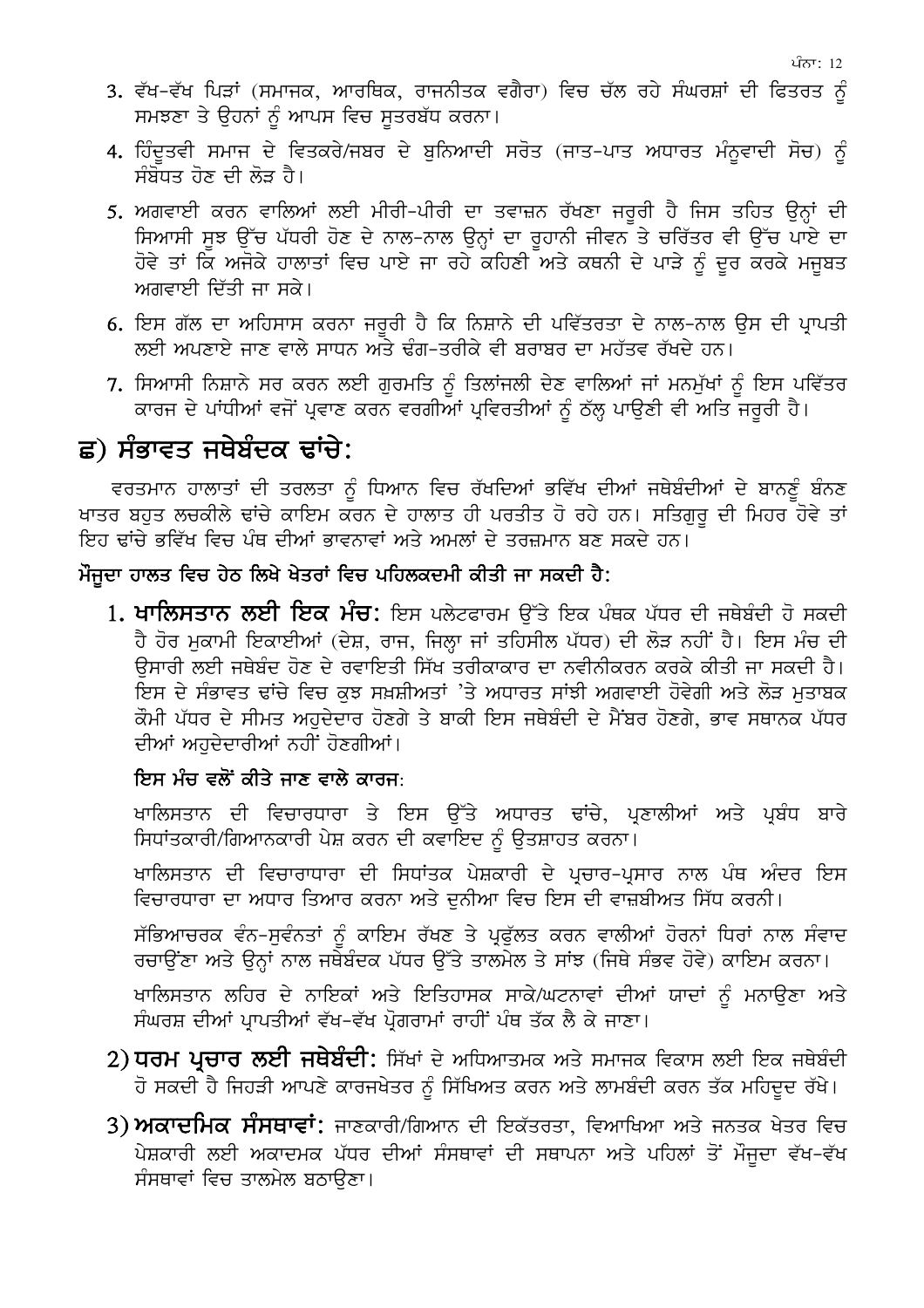- 4) ਮਨੁੱਖੀ ਅਧਿਕਾਰ ਜਥੇਬੰਦੀ: ਮਨੁੱਖੀ ਹੱਕਾਂ ਦੇ ਘਾਣ ਬਾਰੇ ਤੱਥ ਇਕੱਤਰ ਕਰਕੇ ਰਿਪੋਰਟਾਂ ਤਿਆਰ ਕਰਨਾ, ਮਨੁੱਖੀ ਹੱਕਾਂ ਦੀ ਉਲੰਘਣਾ ਨੂੰ ਰੋਕਣ ਲਈ ਯਤਨ ਕਰਨੇ ਤੇ ਉਲੰਘਣਾ/ਘਾਣ ਦੇ ਦੋਸ਼ੀਆਂ ਵਿਰੁਧ ਕਾਨੰਨੀ ਚਾਰਾਜੋਈ ਕਰਨਾ। ਮਨੱਖੀ ਹੌਂਕਾਂ ਦੇ ਖੇਤਰ ਵਿਚ ਪਹਿਲਾਂ ਤੋਂ ਵਿਚਰ ਰਹੀਆਂ ਜਥੇਬੰਦੀਆਂ ਨਾਲ ਸਹਿਯੋਗ ਦਾ ਅਦਾਨ-ਪ੍ਰਦਾਨ ਕਰਨਾ ਅਤੇ ਹੱਕਾਂ ਬਾਰੇ ਜਾਗਰੁਕਤਾ ਪੈਦਾ ਕਰਨਾ।
- 5) ਭਾਰਤੀ ਨਿਜਾਮ ਅਧੀਨ ਸਿੱਖ ਰਾਜਸੀ ਜਥੇਬੰਦੀ: ਖਾਲਸਾ ਪੰਥ ਲਈ ਬਿਲਕਲ ਪਵਿੱਤਰ ਭਾਵਨਾਵਾਂ ਰੱਖਣ ਵਾਲੀਆਂ ਸਿੱਖ ਸਖ਼ਸ਼ੀਅਤਾਂ ਬਹੁਤ ਵਾਰ ਮੌਜੂਦਾ ਭਾਰਤੀ ਕੇਂਦਰਵਾਦੀ ਪ੍ਰਬੰਧ ਤੋਂ ਤਾਕਤ ਹਾਸਲ ਕਰਨ ਵੱਲ ਰਚਿਤ ਹੋ ਜਾਂਦੀਆਂ ਹਨ ਅਤੇ ਆਪਣੇ ਆਪ ਵਿਚ ਇਹ ਕੋਈ ਮਾੜੀ ਗੱਲ ਵੀ ਨਹੀਂ ਹੈ। ਪਰ ਭਾਰਤੀ ਸੰਸਥਾਵਾਂ ਦੇ ਅਥਾਹ ਤਾਕਤਵਰ ਹੋਣ ਅਤੇ ਸਿੱਖ ਸਮਾਜ ਦੀ ਬੌਧਿਕ ਕੰਗਾਲੀ ਅਤੇ ਰਹਾਨੀ ਜਜ਼ਬੇ ਦੀ ਘਾਟ ਦੇ ਚੱਲਦੇ ਇਹ ਸੌਦਾ ਬੀਤੇ ਵਿਚ ਬਹਤਾ ਲਾਹੇਵੰਦ ਸਾਬਤ ਨਹੀਂ ਹੋਇਆ। ਜੇਕਰ ਸਹੀ ਜ਼ਬਤ ਬਣਾਉਣ ਵਾਲੀਆਂ ਸਖ਼ਸ਼ੀਅਤਾਂ ਇਸ ਪਿੜ ਵਿਚ ਹੋਣ ਤਾਂ ਇਸ ਪਾਸੇ ਵੀ ਪਹਿਲਕਦਮੀ ਹੋ ਸਕਦੀ ते ।
- 6) ਪਰਵਾਸੀ ਸਿੱਖਾਂ ਦੀ ਭੂਮਿਕਾ: ਪਰਵਾਸੀ ਸਿੱਖਾਂ ਦੀ ਤਾਕਤ ਦੀ ਕੁਟਨੀਤਕ ਵਰਤੋਂ ਕਰਨ ਦੀ ਰਾਜਸੀ ਤਕਨੀਕ ਉੱਤੇ ਭਰਵਾਂ ਵਿਚਾਰ ਹੋਣਾ ਚਾਹੀਦਾ ਹੈ ਅਤੇ ਇਸ ਤਾਕਤ ਨੂੰ ਸਿੱਖ ਸੰਘਰਸ਼ ਵਿਚ ਯੋਗਦਾਨ ਹਿਤ ਸੰਗਠਤ ਕਰਨ ਲਈ ਯਤਨ ਹੋਣੇ ਚਾਹੀਦੇ ਹਨ।